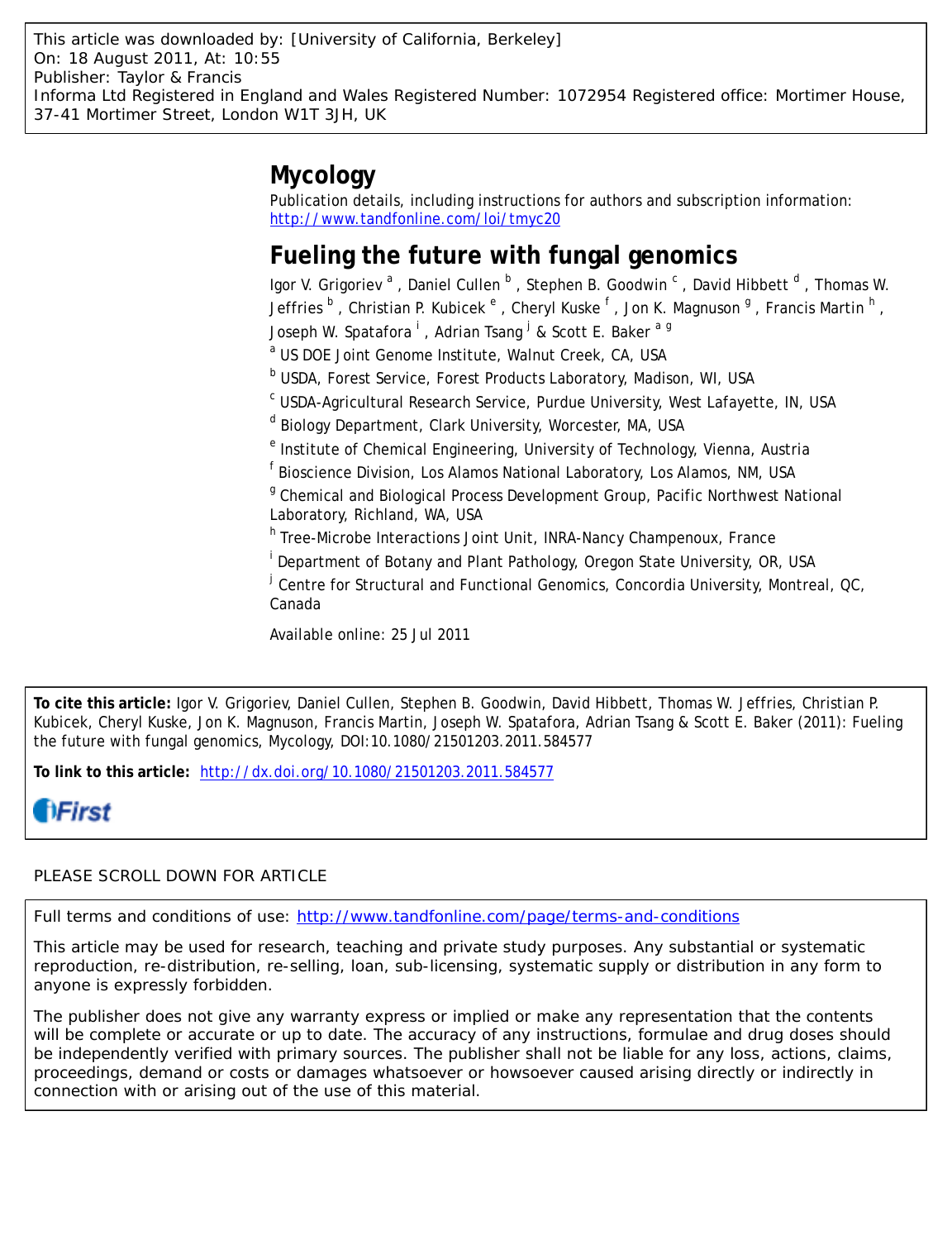

# **Fueling the future with fungal genomics**

Igor V. Grigoriev<sup>a∗</sup>, Daniel Cullen<sup>b</sup>, Stephen B. Goodwin<sup>c</sup>, David Hibbett<sup>d</sup>, Thomas W. Jeffries<sup>b</sup>, Christian P. Kubicek<sup>e</sup>, Cheryl Kuske<sup>f</sup>, Jon K. Magnuson<sup>g</sup>, Francis Martin<sup>h</sup>, Joseph W. Spatafora<sup>i</sup>, Adrian Tsang<sup>j</sup> and Scott E. Baker<sup>a,g</sup>

<sup>a</sup>US DOE Joint Genome Institute, Walnut Creek, CA, USA; <sup>b</sup>USDA, Forest Service, Forest Products Laboratory, Madison, WI, USA;<br><sup>c</sup>USDA-Agricultural Research Service, Purdue University, West Lafayette, IN, USA; <sup>d</sup>Biology *MA, USA; eInstitute of Chemical Engineering, University of Technology, Vienna, Austria; <sup>f</sup> Bioscience Division, Los Alamos National Laboratory, Los Alamos, NM, USA; gChemical and Biological Process Development Group, Pacific Northwest National Laboratory, Richland, WA, USA; hTree-Microbe Interactions Joint Unit, INRA-Nancy, Champenoux, France; <sup>i</sup> Department of Botany and Plant Pathology, Oregon State University, OR, USA; <sup>j</sup> Centre for Structural and Functional Genomics, Concordia University, Montreal, QC, Canada*

(*Received 7 April 2011; final version received 19 April 2011*)

Fungi play important roles across the range of current and future biofuel production processes. From crop/feedstock health to plant biomass saccharification, enzyme production to bioprocesses for producing ethanol, higher alcohols, or future hydrocarbon biofuels, fungi are involved. Research and development are underway to understand the underlying biological processes and improve them to make bioenergy production efficient on an industrial scale. Genomics is the foundation of the systems biology approach that is being used to accelerate the research and development efforts across the spectrum of topic areas that impact biofuels production. In this review, we discuss past, current, and future advances made possible by genomic analyses of the fungi that impact plant/feedstock health, degradation of lignocellulosic biomass, and fermentation of sugars to ethanol, hydrocarbon biofuels, and renewable chemicals.

**Keywords:** biofuels; genomics; fungi

### **Introduction**

Around the world, rapidly growing populations increase the demand for energy. Limited fossil resources and negative ecological impacts of petroleum exploration, extraction, transport, and consumption dictate the need to explore and develop alternative renewable sources of energy. One of the alternatives, cellulosic biofuels, is based on the combined efficiency of plants to produce and store carbon in the form of cellulose and other biopolymers such as hemicelluloses and lignin in their cell walls and of microbes to decompose these biopolymers and convert the resulting sugar-building blocks to renewable fuels, fuel precursors, and chemicals. Genomics offers the tools to explore the molecular mechanisms of these natural processes and to engineer industrial analogs. Several bioprocesses, which currently produce biofuels, biofuel precursors, and renewable chemicals, are fungal based.

The first major fungal genomics milestone was the publication of the whole genome sequence of the yeast *Saccharomyces cerevisiae* (Goffeau et al. 1996), an organism which has played an exceptional role in expanding our basic knowledge of eukaryotic cell physiology, genetics, and biochemistry as well as brewing, baking, and industrial ethanol production. The latter is one of the final steps

in converting biomass to a biofuel – sugar fermentation to alcohol. Another industrially utilized and sequenced fungus, *Trichoderma reesei* (Martinez et al. 2008), produces large amounts of enzymes employed in breaking cellulose into simple sugars (glucose and xylose). A significant number of fungal genomes sequenced so far as well as many of those in progress are of medical importance (Cuomo and Birren 2010). Many fungi that are important to bioenergy and the environment still do not have sequenced genomes. To generate and understand the biology underlying fungal bioprocesses for producing enzymes, biofuels, and chemicals we need to start with decoding the genomic blueprint of these organisms, identify parts lists, enzymes, pathways, and fungal hosts, and design industrial processes utilizing these parts (Baker et al. 2008).

The US Department of Energy (DOE) Joint Genome Institute (JGI) has launched a Fungal Genomics Program (FGP) aiming to scale up sequencing and analysis of fungal genomes to explore their diversity and applications for energy and environmental science. We started with several successful single-genome sequencing projects (e.g., Martinez et al. 2004, 2008, 2009; Jeffries et al. 2007; Martin et al. 2008) and are moving toward larger-scale system-level genomics. Genomes

<sup>∗</sup>Corresponding author. Email: ivgrigoriev@lbl.gov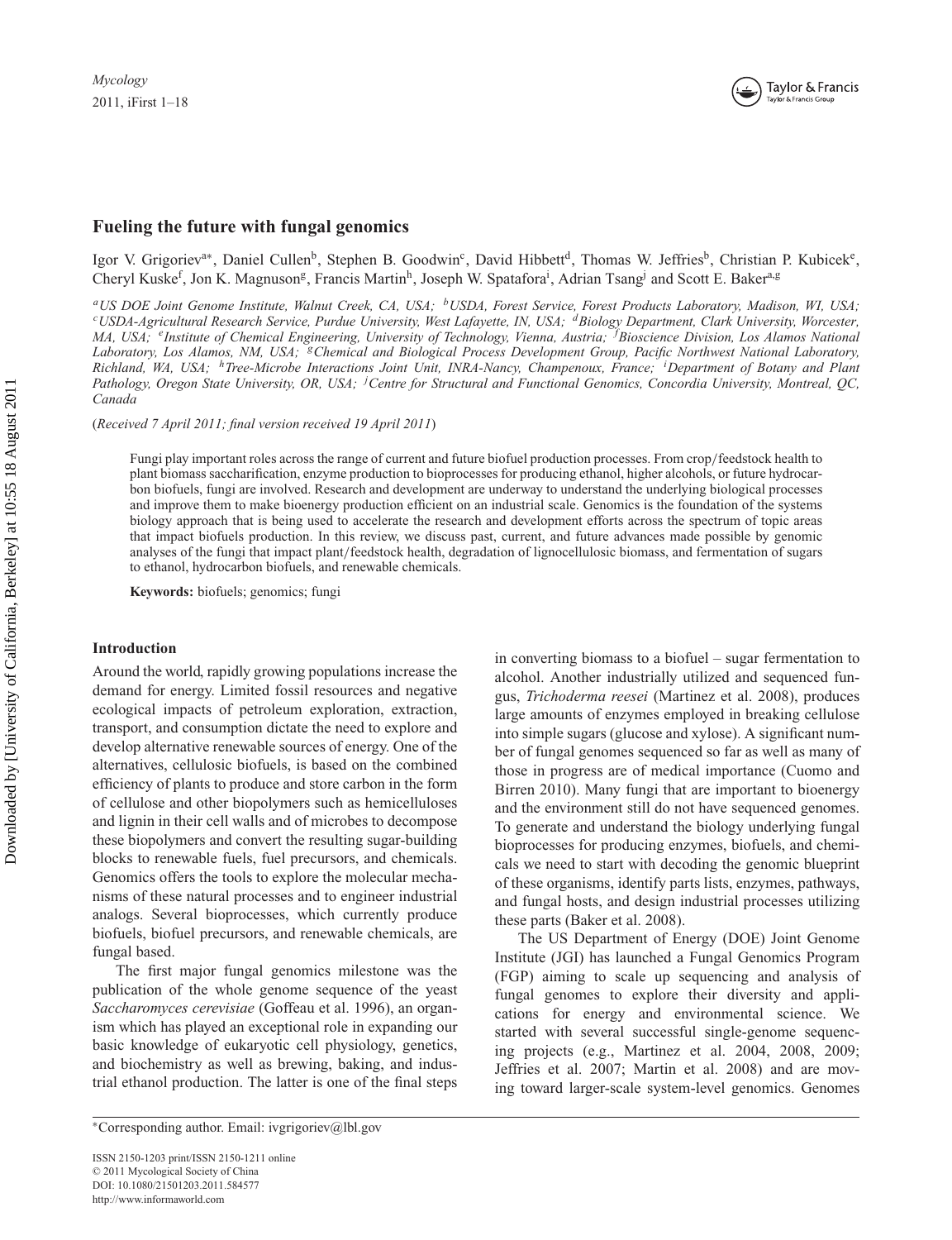and transcriptomes to be sequenced are selected from user community proposals to annual calls of the JGI Community Sequencing Program (e.g., Martin et al. 2011). The sequenced and annotated genomes are deposited to MycoCosm (http://www.jgi.doe.gov/fungi), a webbased fungal genomics resource. This resource integrates genomics data and tools for comparative genomics and genome-centric analysis and promotes user community participation in data submission, annotation, and analysis.

The key project of FGP, the *Genomic Encyclopedia of Fungi*, focuses on three areas of research connected to bioenergy: (1) plant feedstock health, encompassing symbiosis, plant pathogenicity, and biocontrol; (2) biorefinery, analyzing lignocellulose degradation, sugar fermentation, and industrial organisms; and (3) fungal diversity. Sustainable production of feedstock plants such as switchgrass or poplar depends on plant interactions with fungal symbionts and pathogens. Converting biomass into biofuel requires a detailed inventory of enzymes and processes developed in filamentous fungi for saccharifying plant material and producing hydrocarbon biofuels and in yeasts that ferment sugars to ethanol, higher alcohols, and hydrocarbon biofuels. Knowledge of the molecular biology of organisms serving as industrial hosts in biorefineries is critical. Developing robust industrial processes and their optimization requires organisms and enzymes that are tolerant to a range of temperatures, physical, and chemical conditions, with lower maintenance and higher yield of desired product. These could come from a broader sampling of the phylogenetic and ecological diversity of fungi. Here we summarize current and planned genomics efforts in each chapter of the *Genomic Encyclopedia of Fungi*.

#### **Feedstock**

Energy crops, such as *Miscanthus*, switchgrass, cottonwoods (hybrid poplars), hybrid willows, and sugarcane, are grown specifically for their ability to generate energy. In addition, corn and sorghum can also be grown for fuel, while the leftover by-products serve other purposes such as feed or food. Plant health maintenance is critical for sustainable growth of biofuel feedstocks and fungi, as symbionts, pathogens, or biocontrol agents, play a very important role. Symbionts such as mycorrhizae can increase productivity of bioenergy feedstock plants. Pathogens can have dramatic negative effects on yields, quality, and production of bioenergy crops (Ullstrup 1972). Feedstock protection also can be achieved by biocontrol fungi, which are attractive alternatives to the chemical treatments used currently to kill fungi, nematodes, and insects that are pathogenic to plants. Optimizing feedstock plant growth therefore is dependent on understanding the molecular mechanisms of interactions between plants and fungi. In addition, reference genomes of mycorrhizae and other soil-inhabiting fungi also will facilitate comprehensive metagenomics

studies of soil and the rhizosphere, studies which until now have been mostly limited to bacterial communities (Tringe et al. 2005).

### *Symbiosis*

Belowground is a complex and often hidden world filled with microbes, such as rhizospheric fungi and bacteria that can interact with the plant roots and make a vital contribution to the major terrestrial ecosystems. In addition, lichens represent another phototroph–heterotroph symbiosis that has yet to be fully explored at genomic level. Approximately 80% of vascular plant species form mycorrhizal associations between their roots and soil-borne fungi (Wang and Qiu 2006), the most prevalent form of plant mutualistic symbiosis known to date. Elucidating the processes that regulate the establishment and maintenance of these symbiotic relationships is essential for understanding the flow of nutrients and carbon within ecosystems. The major types of mycorrhizal interactions include ectomycorrhizal (ECM), arbuscular mycorrhizal (AM) Glomeromycota, and ectendomycorrhizal types, including orchid and ericoid mycorrhizas (Smith and Read 2008). ECM fungi colonize the dominant tree species in temperate and tropical forests where they play a key role in nutrient cycling and carbon sequestration. ECM fungi are not a phylogenetically distinct group, but they are all part of the Dikarya (Ascomycota and Basidiomycota). Ancestors to the Basidiomycetes and Ascomycetes were thought to be saprotrophic (Hibbett and Matheny 2009). From these saprobes, a number of fungal lineages evolved the ability to colonize living root tissues without causing disease. This change, from a saprotroph that decays plant tissues to a mutualistic lifestyle involving evasion of plant defenses to obtain plant-derived sugars, has likely developed a number of times through convergent evolution. Hibbett and Matheny (2009) estimated that the symbiotic habit of certain Basidiomycetes evolved at least eight times with angiosperms and had between six and eight independent origins with gymnosperms. Thus, certain clades (e.g., Boletales, Sebacinales) have both symbiotic and saprotrophic members while others are purely saprotrophic (e.g., Polyporales) or symbiotic (e.g., Thelephorales) (Hibbett and Matheny 2009).

#### *A common symbiotic genome?*

Sequencing genomes of saprotrophic and pathogenic fungi has provided an unprecedented opportunity to decipher the key components determining their various lifestyles (Arvas et al. 2007). In contrast, the first ectomycorrhizal genome to be sequenced, that of *Laccaria bicolor* in 2008 (Martin et al. 2008), was found to be very large, at 64.9 Mbp with  $\sim$ 19,000 predicted protein-coding genes, of which 85% have been verified by transcript profiling (Martin et al.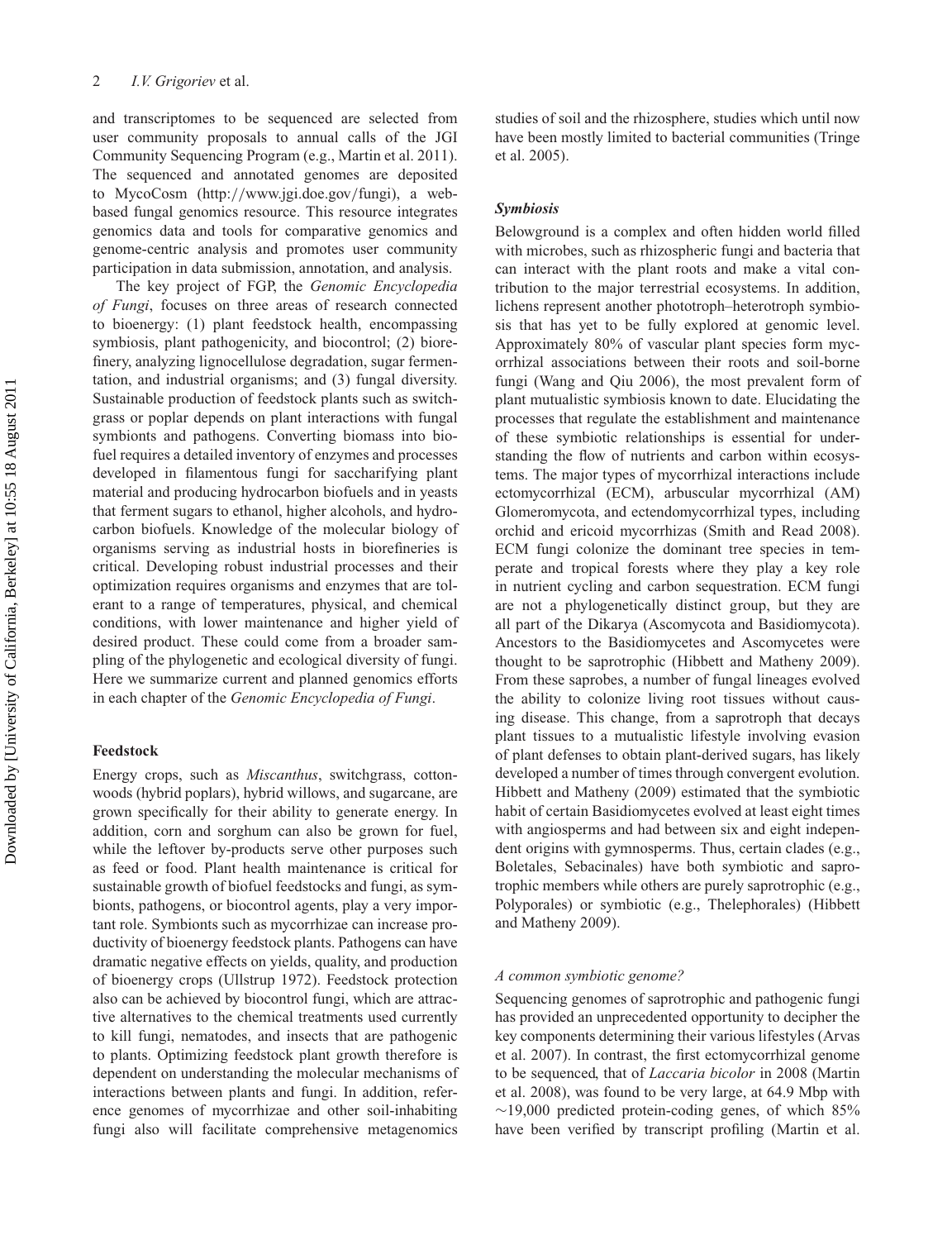2008). Approximately 25% of the predicted gene models have no known homolog and among these orphan genes there will be a number that is important, or unique, to the symbiotic lifestyle of *L. bicolor* (Martin and Selosse 2008). The genome of the ectomycorrhizal ascomycete fungus *Tuber melanosporum* gave a very different impression as, despite the largest fungal genome to date of 125 Mbp, it was fairly gene poor with only ∼7500 predicted protein-coding regions (Martin et al. 2010). There are few similarities between the "symbiosis molecular toolboxes" used by *T. melanosporum* and *L. bicolor* to interact with their hosts. While both ECM species show gene loss in many cell wall-degrading families such as cellulases, and

both species have symbiosis-specific gene expression, in neither case are the genes expressed during symbiosis the same, except for a few membrane transporters and a GH5 glycosyl hydrolase (Martin et al. 2010). Thus, based on our present limited genomic view of ECM fungi it appears that the "wheel" has been re-invented each time the symbiotic lifestyle has arisen in the tree of life, potentially through gene duplication and neofunctionalization (Teshima and Innan 2008), selected gene loss as well as genome reshuffling. It remains to be seen whether ECM symbiosis genomes are truly unique to each genus or if there are more similarities between ECM fungi than those found to date. The detailed analysis of symbiotic fungal

|                         | Decayers                                                                                                                                                                                                              | <b>JGI FGP</b><br>Mycorrhizal                                                                                                                                                     | Others                                                                                                                           |
|-------------------------|-----------------------------------------------------------------------------------------------------------------------------------------------------------------------------------------------------------------------|-----------------------------------------------------------------------------------------------------------------------------------------------------------------------------------|----------------------------------------------------------------------------------------------------------------------------------|
| <b>Agaricales</b>       | Fistulina hepatica BR<br>Gymnopus dryophilus<br>Armillaria mellea<br>Psilocybe sylvatica<br>Panellus stypticus                                                                                                        | Hebeloma cylindrosporum<br>Laccaria amethystina<br>Laccaria laccata<br>Laccaria proxima<br>Laccaria tortilis<br>Amanita muscaria<br>Cortinarius glaucopus<br>Tricholoma matsutake | Laccaria bicolor<br>Agaricus bisporus<br>Schizophyllum commune<br>Amanita thiersii<br>Coprinopsis cinerea<br>Pleurotus ostreatus |
| <b>Amylocorticiales</b> | Plicaturopsis crispa                                                                                                                                                                                                  |                                                                                                                                                                                   |                                                                                                                                  |
| <b>Atheliales</b>       | Athelia arachnoidea                                                                                                                                                                                                   | Piloderma croceum                                                                                                                                                                 |                                                                                                                                  |
| <b>Boletales</b>        | Coniophora puteana BR<br>Hydnomeruilius pinastri BR                                                                                                                                                                   | <b>Boletus edulis</b><br>Paxillus rubicundulus<br>Suillus luteus<br>Scleroderma citrinum                                                                                          | Serpula lacrymans BR<br>Paxillus involutus<br>Rhizopogon salebrosus                                                              |
| <b>Jaapiales</b>        | Jaapia argillacea                                                                                                                                                                                                     |                                                                                                                                                                                   |                                                                                                                                  |
| <b>Russulales</b>       | <b>Stereum hirsutum</b>                                                                                                                                                                                               | Gymnomyces xanthosporus<br>Lactarius quietus                                                                                                                                      | Heterobasidion annosum                                                                                                           |
| <b>Polyporales</b>      | Fomitopsis pinicola BR<br>Dichomitus squalens<br>Wolfiporia cocos BR<br><b>Trametes versicolor</b><br>Phlebia brevispora<br>Bjerkandera adusta<br>Ganoderma sp<br>Phanerochaete flavido-alba<br>Phanerochaete veutina |                                                                                                                                                                                   | Postia placenta BR<br>Phanerochaete chrysosporium<br>Ceriporiopsis subvermispora                                                 |
| <b>Thelephorales</b>    |                                                                                                                                                                                                                       | Thelephora terrestris<br>Tomentella sublilacina                                                                                                                                   |                                                                                                                                  |
| <b>Corticiales</b>      | Punctularia strigosozonata                                                                                                                                                                                            |                                                                                                                                                                                   |                                                                                                                                  |
| <b>Gloeophyllales</b>   | Gloeophyllum trabeum BR                                                                                                                                                                                               |                                                                                                                                                                                   |                                                                                                                                  |
| <b>Hymenochaetales</b>  | Fomitiporia mediterranea<br>Phellinus weirii                                                                                                                                                                          | Coltricia cinnamomea                                                                                                                                                              |                                                                                                                                  |
| Phallomycetidae         | Sphaerobolus stellatus                                                                                                                                                                                                | Ramaria formosa                                                                                                                                                                   |                                                                                                                                  |
| <b>Trechisporales</b>   |                                                                                                                                                                                                                       |                                                                                                                                                                                   |                                                                                                                                  |
| <b>Auriculariales</b>   | Auricularia delicata                                                                                                                                                                                                  |                                                                                                                                                                                   |                                                                                                                                  |
| <b>Cantharellales</b>   | Botryobasidium sp.                                                                                                                                                                                                    | Cantharellus cibarius<br>Tulasnella calospora                                                                                                                                     | Rhizoctonia solani                                                                                                               |
| <b>Sebacinales</b>      |                                                                                                                                                                                                                       | Sebacina vermifera                                                                                                                                                                | Piriformospora indica                                                                                                            |
| <b>Dacrymycetales</b>   | Dacryopinax spathularia BR                                                                                                                                                                                            |                                                                                                                                                                                   |                                                                                                                                  |
| Tremellomycetidae       |                                                                                                                                                                                                                       |                                                                                                                                                                                   | Tremella mesenterica<br>Filobasidiella neoformans                                                                                |

Figure 1. Phylogenetic distribution of genome targets in Agaricomycotina. *Black font* indicates saprotrophs. *Gray font* indicates ectomycorrhiza formers. The "JGI FGP" box contains the taxa being targeted by the JGI Fungal Genomics Program. Saprotrophic taxa proposed here are *left* of the *dashed line*; ectomycorrhizal taxa are *right* of the *dashed line*. Decayers in the JGI FGP box in *bold font* are currently in production; those in *plain font* are targeted for sequencing.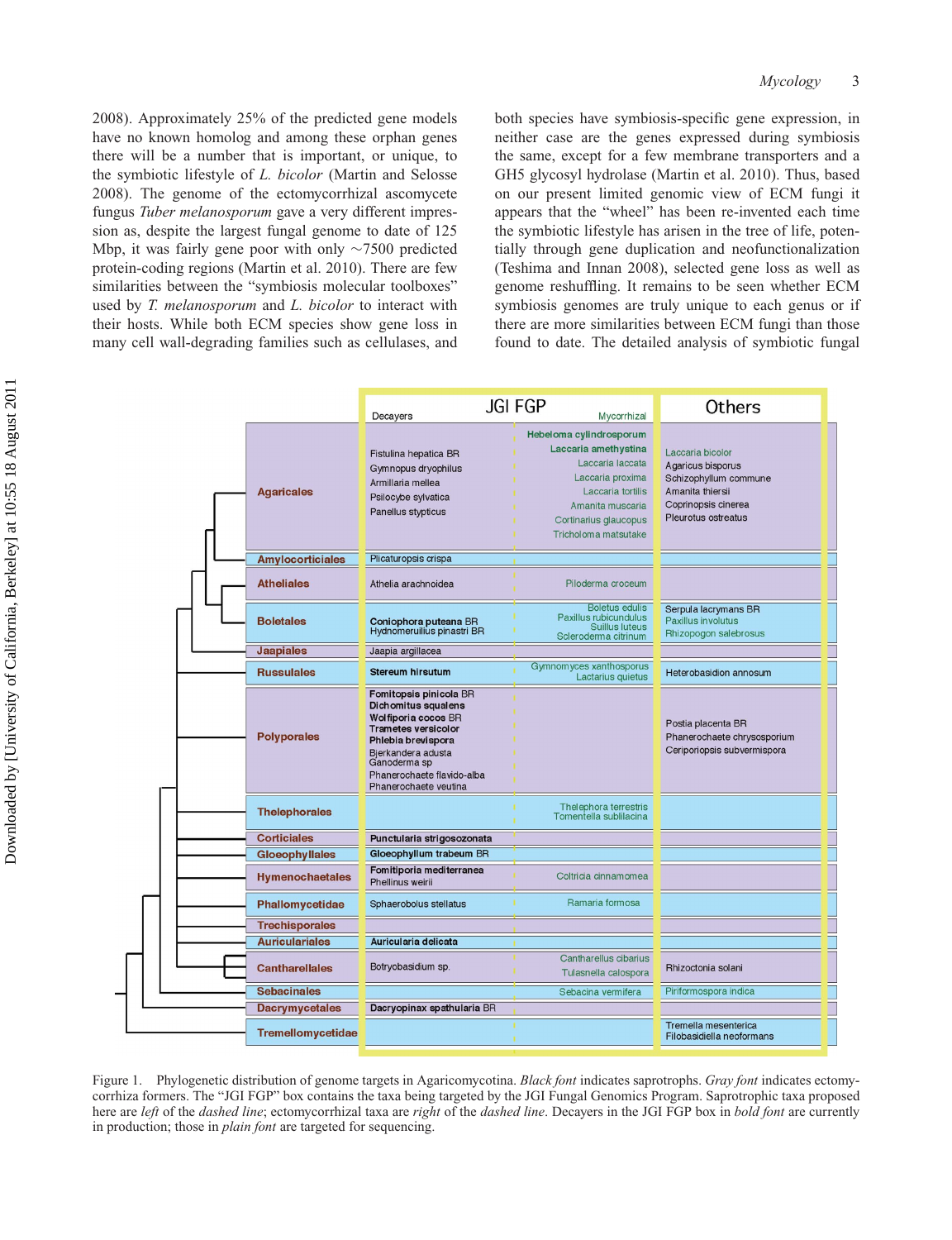genomes forming different types of mycorrhizae (Figure 1) will shed light on what the symbiosis genes may be as well as determine the true similarities and differences in the strategies developed by different ECM lineages. This will provide unique additional opportunities to test the theory of "tailor-made symbiotic toolboxes" (Martin et al. 2008, 2010; Martin and Selosse 2008).

## *A phylogenetically driven sequencing of mycorrhizal species*

An overall lack of broad phylogenetic considerations in the selection of mycorrhizal genomes for sequencing has led to a strongly biased representation of recognized symbiotic diversity. For a more systematic effort we initiated a large-scale project to sequence 25 genomes of mycorrhizal species selected for (1) their ability to promote plant growth and health; (2) their phylogenetic novelty; (3) their ability to establish different types of mycorrhizal symbiosis (ectomycorrhizas, ericoid and orchid endomycorrhizas); and (4) their taxonomic relationships with already sequenced mycorrhizal genomes to explore the intra-clade variability in symbiosis gene repertoire. The proposed taxa include representatives of the major clades (orders or subclasses) of culturable Mycotina that contain mycorrhizal taxa (Figure 1). This phylogenetically based sample of genomes would propel the field forward and allow us to answer fundamental questions about the evolution of this mutualism and the variation in function and interaction across the phylogenetic depth occupied by these organisms. This project will yield important insights into the evolution of mycorrhizal symbiosis, which has been a driving force in the global development of terrestrial ecosystems.

#### *Plant pathogens*

Plant pathogenic fungi pose a major threat to bioenergy production. Availability of a stable supply of plant biomass will be threatened by plant diseases as acreages of bioenergy crops increase. The southern corn leaf blight epidemic caused by a host-specific toxin (T toxin) produced by the ascomycete *Cochliobolus heterostrophus* (genome sequenced by JGI) during the early 1970s destroyed 15% of the US maize crop and caused a major shift in maize breeding and seed production practices (Ullstrup 1972; reviewed in Turgeon and Baker 2007). Black leaf streak or Sigatoka of banana, caused by *Mycosphaerella fijiensis*, requires weekly year-round fungicide applications for disease control in crop monocultures, with a huge impact on precarious tropical environments and the health of field workers. Introduction of the chestnut blight pathogen to North America from Asia eliminated chestnut as one of the dominant tree species of the eastern deciduous forest in only a few years. These are just three of many examples of fungal pathogens causing massive destruction to uniformly susceptible populations of host plants.

Of more recent interest for biomass production is *Septoria musiva*, the asexual stage of the Dothideomycete *Mycosphaerella populorum*, which causes *Septoria* leaf spot and canker of poplar (*Populus* spp.). On native poplars the disease can cause occasional defoliation but usually is a minor problem. However, on the hybrid poplars that have been selected for rapid biomass production the pathogen causes stem cankers that weaken the trunks and lead to breakage within 1–2 m of ground level, with an almost complete loss of the crop (Ostry et al. 1989). This disease makes the production of hybrid poplars for biomass uneconomical in the eastern half of North America, and it has spread recently to new areas in western North America and to South America.

Some potential bioenergy crops, such as the North American grass *Panicum virgatum* (switchgrass) or the Asian native *Miscanthus giganteus*, currently have few major pest or disease problems. However, this is unlikely to last once these crops are grown in pure stands over extensive acreages. Recent estimates of speciation times for fungal pathogens of crop plants have shown that they often occurred within the past 1000–10,000 years, possibly concomitant with domestication of the crop. For example, the wheat pathogen *Mycosphaerella graminicola* was estimated to have diverged from a wild grass pathogen approximately 10,500 years ago (Stukenbrock et al. 2007). The barley pathogen *Rhynchosporium secalis* appears to have evolved on that host from 2500 to 5000 years ago (Brunner et al. 2007). Other pathogens may have evolved within recorded history; the wheat pathogen *Pyrenophora tritici-repentis* may have evolved into a major pathogen by transfer of a toxin gene from another wheat pathogen (*Stagonospora nodorum*) into a minor leaf nibbler possibly as recently as the late 1930s (Friesen et al. 2006). These dynamic, rapidly evolving pathogen populations pose a continual threat to the sustainable production of bioenergy crops. Protecting crops from diseases requires a detailed understanding of host–pathogen interactions to elucidate the mechanisms of fungal pathogenicity and of host resistance. Availability of both host and pathogen genome sequences ultimately will allow interacting pairs of genes to be identified and will permit an unprecedented analysis of host–pathogen interactions.

Fortunately, due to their high economic importance the genomes of many plant pathogenic fungi infecting bioenergy crops have been sequenced or are in progress (Table 1). Primary emphasis of the Plant Pathogens section of the JGI Fungal Genomics Program has been on pathogens of bioenergy crops with sequenced host genomes and on Dothideomycetes. The first to be done was the wheat pathogen *M. graminicola*, which was sequenced to completion during 2005 (Goodwin et al. 2011). This genome is just under 40 Mbp and has 21 chromosomes, 8 of which are dispensable (Wittenberg et al. 2009) and appear to have originated by horizontal transfer from an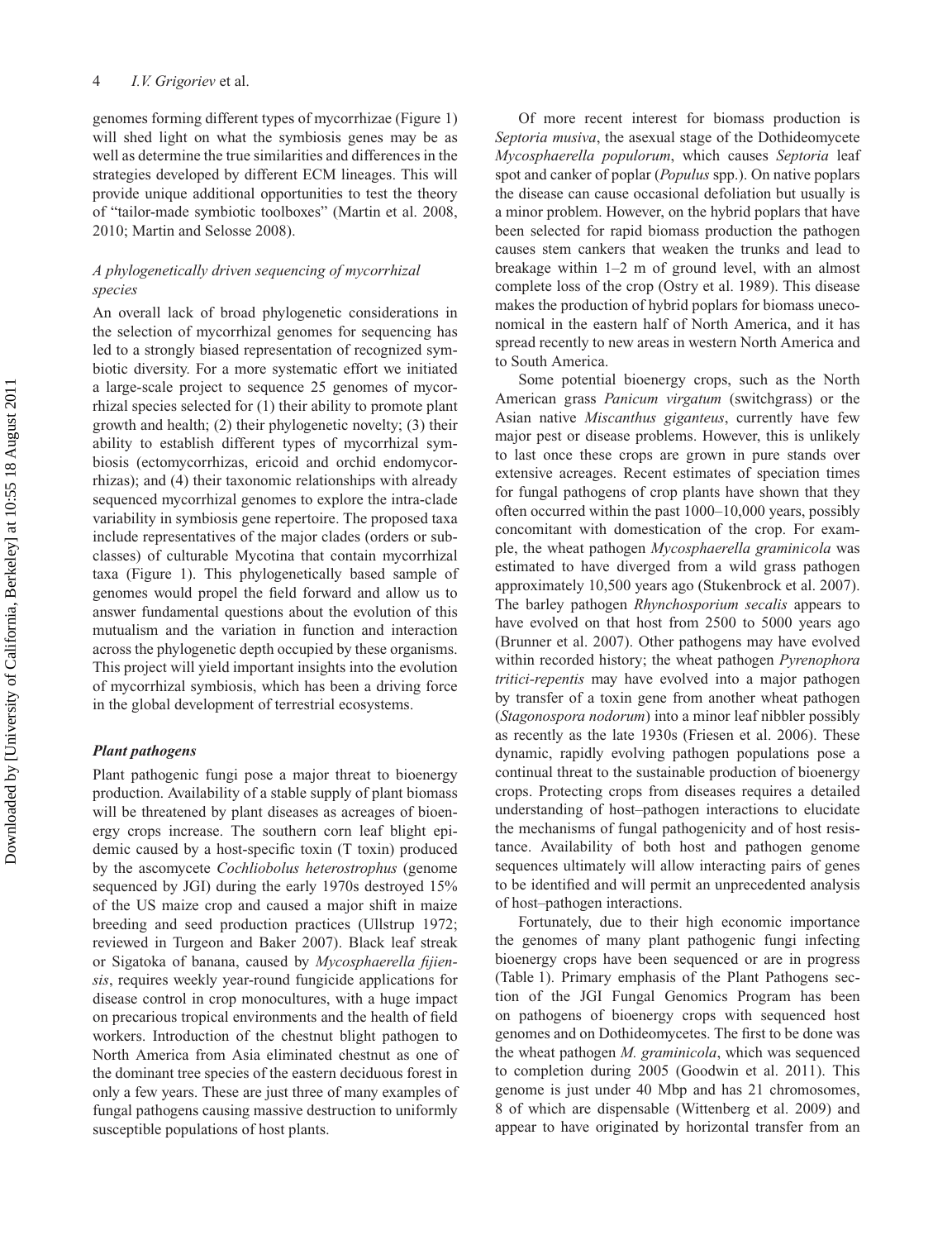| I<br>I<br>١   |
|---------------|
| I             |
| $\frac{1}{1}$ |
| l             |
|               |
| 1             |
| l<br>:<br>;   |
| ï             |
| l<br>j        |
| .<br>נו<br>l  |
|               |
| ļ             |

Table 1. Genomes of fungal pathogens of bioenergy crops with sequenced host genomes and other primarily Dothideomycetes pathogens. Table 1. Genomes of fungal pathogens of bioenergy crops with sequenced host genomes and other primarily Dothideomycetes pathogens.

| Species                                                                                                                                                                                                                                                                                                                                                                                                                                                                                                                                                                                                                                               | Order                                                                                                                                                                                                                                                                                                                                                                 | Host                                                                                                                                                                                                                                        | Disease                                                                                                                                                                                                                                                                                                                                                                                                                                                                                 | Genome size                                                                                                                                                                                                                                         | # Genes                                                                                                                                                                                                          | Source                                                                                                                                                                                                                                                                          |
|-------------------------------------------------------------------------------------------------------------------------------------------------------------------------------------------------------------------------------------------------------------------------------------------------------------------------------------------------------------------------------------------------------------------------------------------------------------------------------------------------------------------------------------------------------------------------------------------------------------------------------------------------------|-----------------------------------------------------------------------------------------------------------------------------------------------------------------------------------------------------------------------------------------------------------------------------------------------------------------------------------------------------------------------|---------------------------------------------------------------------------------------------------------------------------------------------------------------------------------------------------------------------------------------------|-----------------------------------------------------------------------------------------------------------------------------------------------------------------------------------------------------------------------------------------------------------------------------------------------------------------------------------------------------------------------------------------------------------------------------------------------------------------------------------------|-----------------------------------------------------------------------------------------------------------------------------------------------------------------------------------------------------------------------------------------------------|------------------------------------------------------------------------------------------------------------------------------------------------------------------------------------------------------------------|---------------------------------------------------------------------------------------------------------------------------------------------------------------------------------------------------------------------------------------------------------------------------------|
| Septoria musiva (Mycosphaerella populorum) Capnodiales<br>Teratosphaeria (Mycosphaerella) nubilosa<br>Mycosphaerella graminicola<br>Cochliobolus heterostrophus<br>Melampsora larici-populina<br>Pyrenophora tritici-repentis<br>Dothistroma septosporum<br>Botryosphaeria dothidea<br>Leptosphaeria biglobosa<br>Cercospora zeae-maydis<br>Leptosphaeria maculans<br>Mycosphaerella fijiensis<br>Rhynchosporium secalis<br>Fusarium verticillioides<br>Sclerotinia sclerotiorum<br>Fusarium graminearum<br>Stagonospora nodorum<br>Alternaria brassicicola<br>Cochliobolus sativus<br>Setosphaeria turcica<br>Venturia inaequalis<br>Ustilago maydis | Dothideomycetes incertae sedis<br>Dothideomycetes incertae sedis<br>Ustilaginales<br>Pleosporales<br>Pleosporales<br>Pleosporales<br>Pleosporales<br>Pleosporales<br>Pleosporales<br>Pleosporales<br>Pleosporales<br>Hypocreales<br>Hypocreales<br>Capnodiales<br>Capnodiales<br>Capnodiales<br>Capnodiales<br>Capnodiales<br>Pucciniales<br>Helotiales<br>Helotiales | Wheat, barley<br>Eucalyptus<br>$\text{Canola}^{\text{b}}$<br>Banana<br>Maizeb<br>Maizeb<br>Canola<br>Canola<br>Canola<br>Poplar<br>Wheat<br>Wheat<br>Barley<br>Wheat<br>Poplar<br>Maize<br>Apple<br>Maize<br>Maize<br>Maize<br>Many<br>Pine | Septoria leaf spot and canker<br>Black leaf streak or Sigatoka<br>Mycosphaerella leaf disease<br>Dothistroma needle blight<br>Blackleg and stem canker<br>Southern corn leaf blight<br>Leaf and glume blotch<br>Septoria tritici blotch<br>Root rot, spot blotch<br>Northern leaf blight<br>Sclerotinia stem rot<br>Kernel and ear rot<br>Poplar leaf rust<br>Gray leaf spot<br>Barley scald<br>Apple scab<br><b>Black spot</b><br>Corn smut<br>Blackleg<br>Tan spot<br>Ear rot<br>Many | $59.88$<br>$7.8$<br>$7.8$<br>$4.78$<br>9.4.4.0<br>3.4.5<br>3.0.2<br>$38.3$<br>$29.5$<br>19.7<br>36.5<br>41.8<br>50.3<br>37.1<br>45.1<br>$\mathbb{R}$<br>$\begin{array}{c} \n\alpha \n\end{array}$<br>$\mathbb{F}$<br>$\mathbb{R}$<br>$\overline{0}$ | 10,688<br>13,332<br>12,469<br>6522<br>12,580<br>14, 179<br>16,694<br>10,952<br>14,522<br>12,380<br>9633<br>10,952<br>12,141<br>$-13,000$<br>$\mathbb{R}$<br>$\mathbb{R}$<br>$\frac{a}{\sqrt{a}}$<br>$\mathbf{r}$ | Washington University<br>Broad Institute, JGI<br>Wolfgang Knogge<br>Broad Institute<br><b>Broad</b> Institute<br><b>Broad Institute</b><br>Broad Institute<br><b>Broad Institute</b><br>GenoScope<br>GenoScope<br>JGI<br>JGI<br>ğ<br>ē<br>ē<br>ē<br>ğ<br>ਦੁ<br>ē<br>ğ<br>ē<br>ē |
|                                                                                                                                                                                                                                                                                                                                                                                                                                                                                                                                                                                                                                                       |                                                                                                                                                                                                                                                                                                                                                                       |                                                                                                                                                                                                                                             |                                                                                                                                                                                                                                                                                                                                                                                                                                                                                         |                                                                                                                                                                                                                                                     |                                                                                                                                                                                                                  |                                                                                                                                                                                                                                                                                 |

a<sub>In process.</sub>

 $^{\rm a}$  In process. <br>  $^{\rm b}$  These species have broader host ranges and infect additional hosts. bThese species have broader host ranges and infect additional hosts.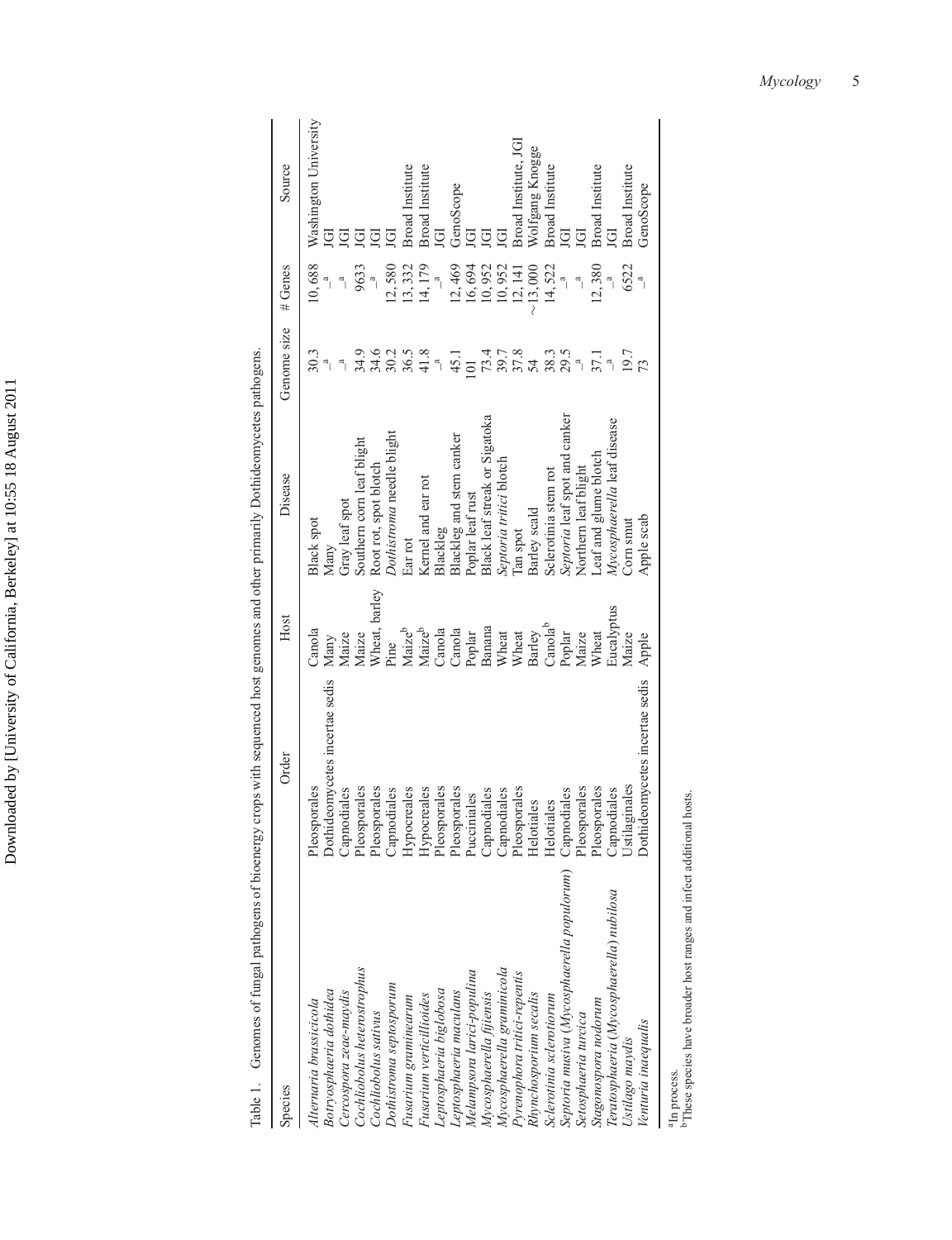unknown donor (Goodwin et al. 2011). The genome has a reduced set of genes for cell wall-degrading enzymes, possibly an adaptation to evade host defenses during a long latent phase on the host (Goodwin et al. 2011). Genomes of other *Mycosphaerella* species have 13 chromosomes of about 1 Mbp or larger, equal to the core set for *M. graminicola* (unpublished). The species that are done, in process or targeted for sequencing, provide good coverage for many bioenergy crops (Table 1), but it is impossible to predict which diseases will be important in the future and many more remain to be sequenced.

Effectors are not only used by fungi to cause disease but also can be recognized by the hosts to trigger resistance responses that can be mined from genome sequences in order to help identify new sources of resistance. For example, comparative genomics analyses between the tomato pathogen *Cladosporium fulvum* and banana-infecting *M. fijiensis* identified homologs of genes for effector proteins in each species. Effectors from *M. fijiensis* were functional homologs of those in *C. fulvum* and were recognized by the corresponding resistance gene in tomato (Stergiopoulos et al. 2010), which could provide a new source of resistance against *M. fijiensis* if it can be successfully transferred into banana (Stergiopoulos et al. 2010). Effector-based identification of non-host resistance genes may provide a virtually unlimited source of genetic resources for plant improvement that could greatly increase yields of many crops including those used for bioenergy. This potential, unlocked by the availability of genome sequences, is only beginning to be tapped.

Another important benefit from genomic sequencing projects could be the identification of enzymes that potentially could be harnessed for improved production of bioenergy. Pathogens have adapted to their hosts through thousands of years of evolution. Those that are successful have been selected for efficient decomposition of host biomass. Comparisons of multiple pathogens of grass hosts (type II cell walls) with pathogens of non-grass monocots and dicots (type I cell walls) will help to identify characteristics of enzymes that are adapted to breaking down the cell walls of each plant type. Furthermore, by including saprophytes and other fungi with unusual lifestyles in comparative genomics analyses there is the potential to identify enzymes for degrading biomass that is quite different from those encountered in pathogens. Because they are the result of thousands of years of evolution of ability to break down the specific chemical components of their host cell walls, some of these enzymes could be utilized, for example, to improve fermentation of cellulosic ethanol.

In addition to helping provide a stable source of biomass feedstocks, controlling plant diseases can yield several incidental benefits to the environment. First among these is a reduction of greenhouse gases, both by lowering fertilizer use and by increasing plant health. Without chemical controls, pathogens make production of both

bioenergy and agricultural crops uneconomic in many areas. Increased use of fossil fuel-derived nitrogen fertilizers to overcome low yields leads to the release of nitrous oxide, a greenhouse gas that also causes ozone depletion. Better health of crop plants, particularly of nitrogen fixers such as soybean, will reduce greenhouse gases and help preserve ozone. A second environmental benefit is reduction of greenhouse gases by improving forest health. Several recently sequenced pathogens (*Melampsora laricipopulina* (Duplessis et al. 2011), *Dothistroma septosporum*, and *S. musiva*) infect trees that are major components of temperate forests. Recent epidemics of *Dothistroma* needle blight have devastated pine forests in both the northern and southern hemispheres and may be exacerbated by climate change (Woods et al. 2006). Disease epidemics that destroy natural and cultivated forests greatly reduce their ability to fix and sequester carbon. Attaining the detailed understanding of host–pathogen interactions that is needed to mitigate plant diseases will be greatly facilitated by availability of genomic sequences for both hosts and pathogens and will be essential for the future success of the bioenergy industry.

#### *Biocontrol*

Besides plant pathogenic fungi and bacteria that negatively impact feedstock production, some diseases are caused by larger organisms such as insects or pathogenic nematodes (particularly on *Miscanthus* and switchgrass). Due to the adverse environmental effects of pesticides which create health hazards for human and other non-target organisms, they have been the object of substantial criticism in recent years. The development of safer, environmentally feasible alternatives for plant protection has therefore become a top priority. In this context, biological control ("biocontrol") has become an urgently needed component of agriculture.

*Mycoparasites.* The excellent ability of species of the fungal genus *Trichoderma* to suppress diseases and to stimulate the growth and development of plants is well known (Baker 1987). The beneficial effects of *Trichoderma* spp. on plants have been attributed to their capability to antagonize soil-borne pathogens by a combination of mycoparasitism, secretion of antibiotics, and competition for space and substrates (Howell 2003). However, it is now known that these biocontrol agents are also able to interact intimately with plant roots, colonizing the outer epidermal layers, and to act as opportunistic, avirulent plant symbionts (Harman et al. 2004). To expand our understanding of the biochemical and genetic mechanisms that form the basis of the biocontrol abilities, the genomes of *Trichoderma atroviride* IMI 206040 and *Trichoderma virens* Gv29-8 were sequenced recently (Kubicek et al. 2011). Their genome sizes were in the range of those of other multicellular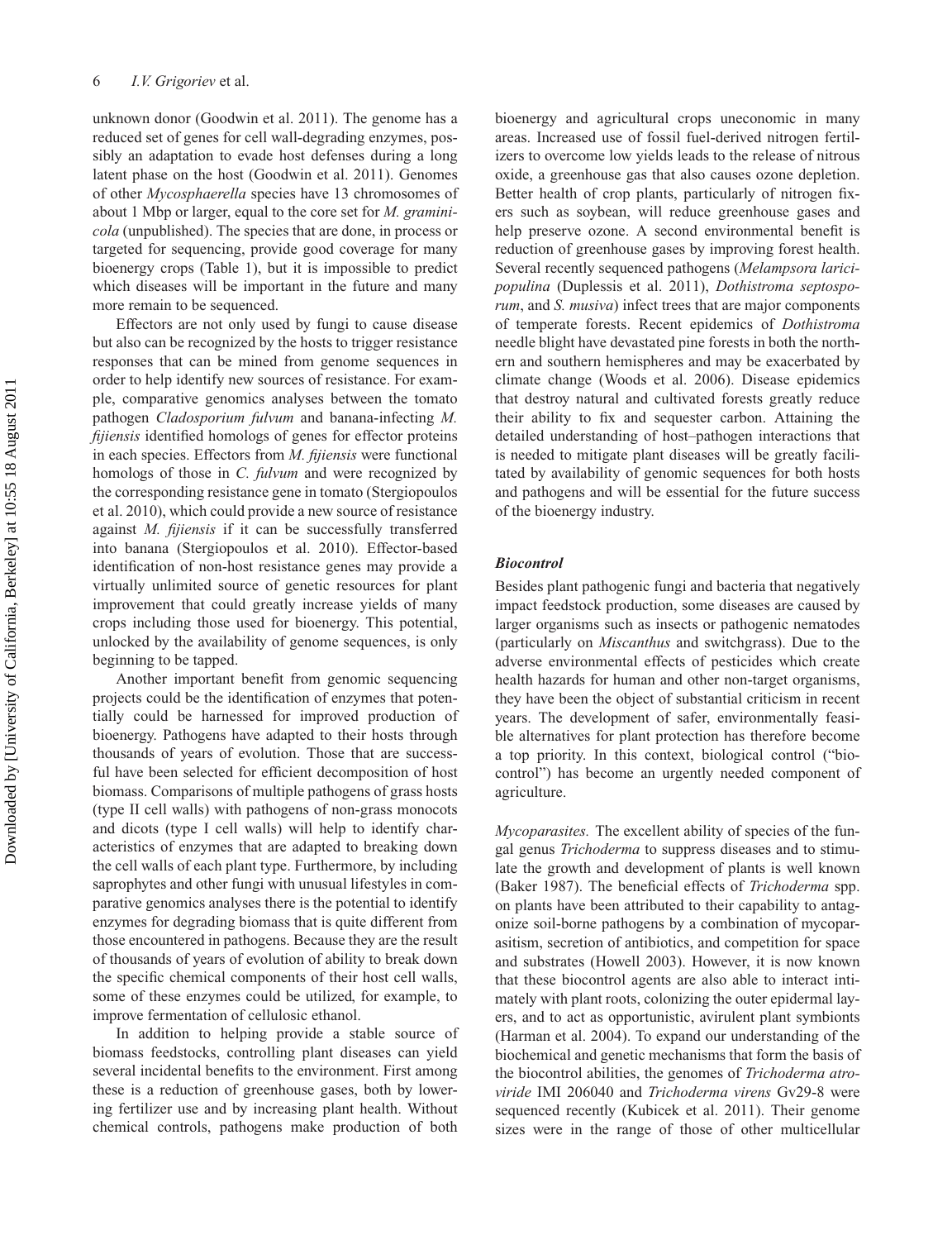Ascomycetes (e.g., 36.1 Mbp for *T. atroviride* and 38.8 Mbp for *T. virens*). Gene modeling and verification yielded 11,863 gene models for *T. atroviride* and 12,427 gene models for *T. virens*, among which 1856 and 2215 genes, respectively, were unique to each species. Gene clusters that, in comparison to other fungi, have expanded the most in *T. virens* and *T. atroviride* include the richest known arsenal of polyketide synthases, non-ribosomal peptide synthases, and hybrids of both. Similarly, the enzymes acting on chitin and chitosan as well as proteins mediating chitin binding have significantly proliferated in these two species. Ankyrins (a family of adaptor proteins that mediate the anchoring of ion channels or transporters in the plasma membrane), proteins with WD40 that act as hubs in cellular networks, or HET (heteroincompatibility) domain proteins and sugar transporters also were significantly expanded in *T. virens* and *T. atroviride*. These features could help these species to compete more successfully for limited substrates and to respond faster to their presence. A microarray analysis of the expression of their genes when confronted with a potential host (*Rhizoctonia solani*) revealed a number of significant differences between the two mycoparasites, illustrating that different *Trichoderma* spp. may use different strategies to combat their host or prey. Genome sequencing and analysis of additional *Trichoderma* biocontrol agents, e.g., those that can act as plant endophytes, may lead to further discoveries related to biocontrol. The availability of genome sequences from several pathogenic fungi and potential host plants provides a challenging opportunity to develop a deeper understanding of the processes by which *Trichoderma* affects plant pathogens in nature.

*Entomopathogens.* Fungal pathogens of insects may provide a possible new generation of safe, selective insecticides. Over a thousand pathogens have been isolated from insects, and many of these are potential candidates for development into microbial insecticides. To date, 13 species or subspecies of insect pathogenic fungi have been formulated and registered as mycoinsecticides, mostly consisting of the Ascomycetes *Metarhizium anisopliae* and *Beauveria bassiana* (de Faria and Wraight 2007). Formulations of *M. anisopliae* have been developed commercially for control of various beetles, termites, flies, gnats, thrips, and ticks. In other countries, several strains of *M. anisopliae* have been developed as biological control agents for grasshoppers, locusts, cockchafers, spittlebugs, grubs, and borers and have been released on a large scale (St. Leger and Wang 2009). The employment of various molecular biological techniques has identified adhesins, extracellular enzymes, and systems for evading host immunity that may be used to create novel combinations of insect specificity and virulence. Currently, the complete sequencing of four insect pathogenic fungi (*B. bassiana*, *M. anisopliae* var. *acridium*, *M. anisopliae* var. *anisopliae*, and *Cordyceps militaris*) is scheduled to be completed during

2011. Sequencing of these genomes will help determine the identity, origin, and evolution of traits needed for diverse lifestyles and host switching. Such knowledge will allow multiple pathogens with different strategies to be used for different ecosystems and mitigates the possibility of the host developing resistance.

*Nematophagous fungi.* Fungal antagonists of nematodes include nematode-trapping fungi, predacious fungi, endoparasitic fungi, egg-parasitic fungi, cyst-parasitic fungi, and fungi that produce nematotoxic metabolites (Mankau 1980). *Arthrobotrys oligospora* was the first nematode-killing fungus described (Zopf 1888), but this trait is also exhibited by other taxa such as *Clonostachys rosea* (formerly *Gliocladium roseum*) and several *Trichoderma* spp. Some of these fungi produce diverse structures to capture their prey such as hyphal traps or adhesive-trapping nets, whereas others simply poison the prey by a combination of antibiotics and proteases. *Trichoderma*, as an example of the latter, colonizes eggs and second-stage juveniles and sometimes also penetrates the egg masses (Sharon et al. 2001). Our understanding of the host–fungus interaction in this process at the molecular level is nevertheless poorly understood. As with mycoparasitism, lytic enzymes and toxins are important virulence factors in the infection process, but more research is necessary to better understand the mechanisms underlying the infection of nematodes by fungi. A genome sequencing effort on *A. oligospora* (ATCC 24927) is currently being in process (An et al. 2010). However, the availability of *Trichoderma* spp. that can efficiently control nematodes would be attractive additional candidates, given the availability already of three sequenced genomes that span a wide phylogenetic distance. In fact, *Trichoderma longibrachiatum* (which is found frequently as an antagonist of nematodes in soil; I.S. Druzhinina and C.P. Kubicek, unpublished data) is phylogenetically close to the already sequenced *T. reesei* (Martinez et al. 2008) and would allow a straightforward identification of traits associated with interaction with nematodes.

#### **The biorefinery**

Biorefinery methods convert biopolymers such as cellulose into simple sugars (e.g., glucose and xylose) and then into biofuels employing fungal strains optimized for large-scale industrial processes. Knowing the enzymes and processes employed by diverse fungi in lignocellulose degradation and sugar fermentation as well as understanding the molecular biology of strains adopted by industry is essential for development of robust platforms for biomass-to-biofuel production on an industrial scale. Genome sequencing in this area should provide a comprehensive parts list: a catalog of enzymes, metabolic processes, and regulatory and secretory mechanisms. Resequencing of industrial strains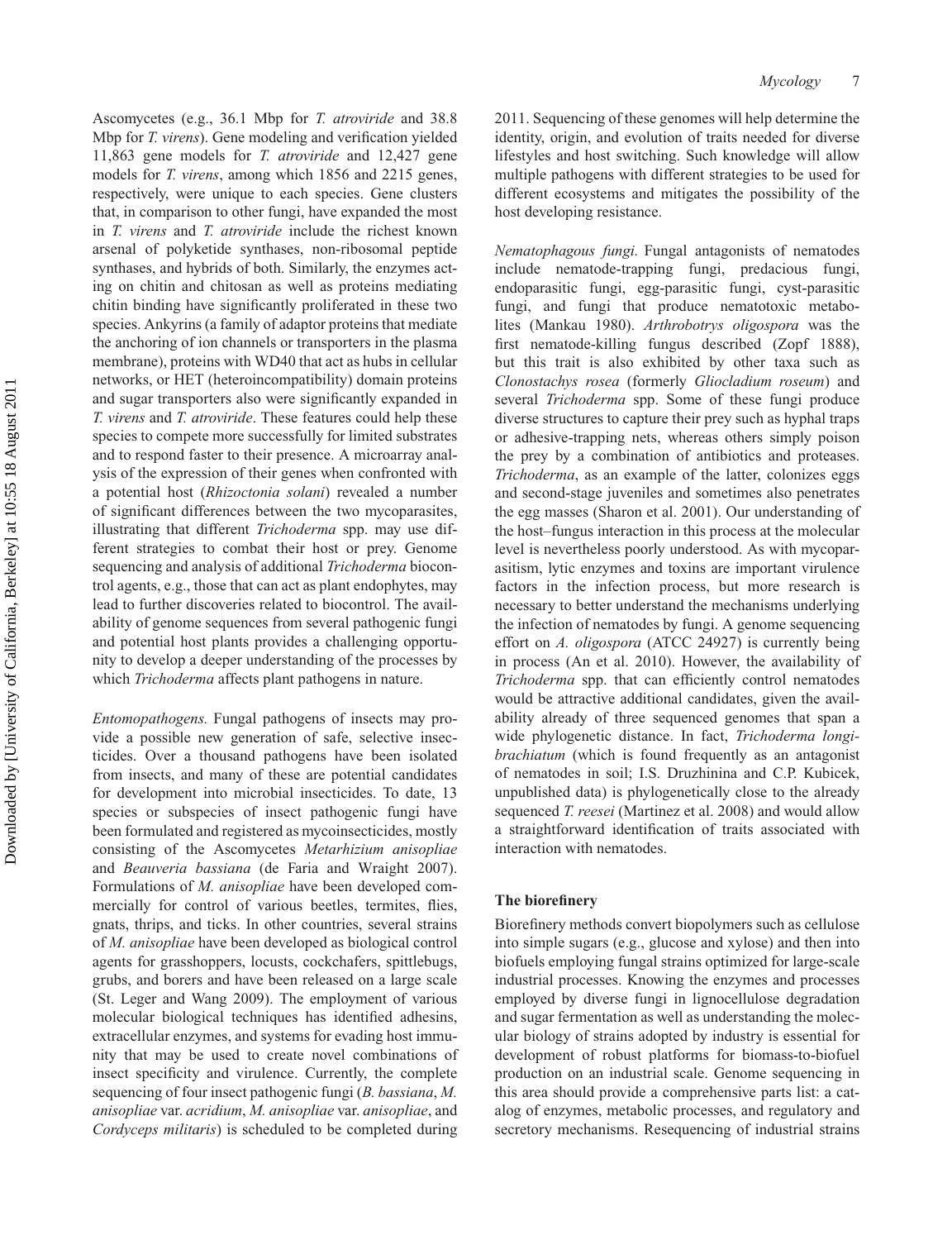should help to map desirable properties such as morphology, hyperproductivity, and thermostability to their genomic blueprints.

#### *Yeast fermentation and pentose conversion*

Economical bioconversion of lignocellulosic sugars to ethanol requires rapid, high-yield fermentations of both cellulosic and hemicellulosic sugars (chiefly D-xylose, D-glucose, D-mannose, D-galactose, and L-arabinose) in the presence of acetic acid and a number of other hemicellulose and lignin degradation products such as furfural, hydroxymethyl furfural, ferulic, and hydroxycinnamic acids (Himmel et al. 1997; Morrison et al. 1998; Saha 2003). Yeasts conventionally used for industrial ethanol production such as *S. cerevisiae*, *Saccharomyces bayanus*, and various hybrids, such as *Saccharomyces carlsbergensis*, produce ethanol rapidly from glucose, mannose, or sucrose, but they are not capable of fermenting xylose, arabinose, or cellobiose, and they metabolize galactose relatively slowly. Because of these deficiencies, a great deal of research has gone into metabolic engineering of *S. cerevisiae* for improved xylose and cellobiose metabolism (Galazka et al. 2010; Hahn-Hägerdal et al. 2007a, b; Jeffries and Jin 2004).

In approaching this problem from a fungal genomics perspective, researchers have examined a number of unconventional yeasts. These include the native xylosefermenting species, *Pachysolen tannophilus* (Schneider et al. 1981; Slininger et al. 1982), *Candida shehatae* (Dupree and Vanderwalt 1983), *Scheffersomyces (Pichia) stipitis* (Jeffries et al. 2007, Jeffries and Van Vleet 2009; Smith et al. 2008; Kurtzman and Suzuki 2010), and the related species, *Spathaspora passalidarum* (Nguyen et al. 2006) and *Spathaspora arborariae* (Nguyen et al. 2006). These "unconventional" yeasts are highly divergent from *S. cerevisiae* (Dujon 2006, 2010) and are commonly found in association with wood-boring beetles or rotting wood rather than fruits, plant exudates, flowers, and pollinating insects. As such, the beetle-associated yeasts are capable of breaking down and fermenting a wide range of sugars including xylose, cellobiose, arabinose, galactose, and even some lignin-related compounds (Jeffries and Van Vleet 2009).

One interesting discovery to emerge by sequencing the complete genome of *S. stipitis* is that this yeast possesses numerous genes for the rapid metabolism of cellobiose. Moreover, they are organized into functional, co-regulated clusters that include β-glucosidases, *endo*-glucanases, and several sugar transporters that enable the direct uptake of cellobiose and cellodextrins (Galazka et al. 2010; Jeffries and Van Vleet 2009). A number of genes from *S. stipitis*, such as those for xylose reductase (*XYL1*), xylitol dehydrogenase (*XYL2*), D-xylulokinase (*XYL3*), transaldolase (*TAL1*), and various sugar transporters, have been

engineered into *S. cerevisiae* to improve its capacity for xylose metabolism.

Beyond the fermentation of xylose and cellobiose, however, unconventional yeasts have many traits that could improve biomass conversion. These include the capacity to ferment L-arabinose, as in *Candida arabinofermentans* (Kurtzman and Dien 1998), the ability to rapidly utilize hemicellulosic sugars in the presence of sulfite, as in *Candida utilis* (Simard and Cameron 1974), and a high capacity for starch utilization (*Hyphopichia burtonii*) (Kato et al. 2007) or casein degradation (*Candida caseinolytica*) (Buzzini and Martini 2002). Some yeasts, such as *Pichia membranifaciens*, have a high tolerance for brine and acetic acid (Arroyo-Lopez et al. 2008). Others, such as *Lipomyces starkeyi*, have a high capacity for lipid production (Zhao et al. 2008; Wild et al. 2010).

The genomes of all of the unconventional yeasts listed here have either been sequenced or are part of an ongoing effort by the JGI to sequence and annotate a wide range of yeast species that can contribute to our efforts for the efficient bioconversion of lignocellulosics. Given the strong traditional role that yeast fermentations have played in bioconversion thus far, we can expect these efforts to be highly productive. By expanding the range of sequenced genomes to encompass the entire taxonomic and physiological diversity of both conventional and unconventional yeasts, we expect to capture many more traits useful for bioconversion.

#### *Wood decay in Agaricomycotina*

Lignocellulosic plant materials comprise the most abundant biopolymers in terrestrial ecosystems. Fungalmediated degradation of lignocellulose is a critical link in the carbon cycle and is of great interest for its applications in the production of biomaterials, including biofuels, enzymes, and other commodities. Diverse fungi attack plant cell wall components, including Dikarya (Ascomycota and Basidiomycota) and multiple lineages of "basal fungi" (traditionally classified as chytridiomycetes and zygomycetes; James et al. 2006a). The Agaricomycotina, one of the three subphyla of Basidiomycota (Hibbett et al. 2007), is of particular interest as it contains active and abundant degraders of all classes of plant tissues and the majority of taxa capable of attacking woody substrates.

Two principal modes of wood decay occur in the Agaricomycotina, white rot and brown rot. White rot species are capable of efficiently degrading all components of plant cell walls, including the highly recalcitrant lignin fraction. Brown rot species modify but do not appreciably remove the lignin, which remains as a polymeric residue (Blanchette et al. 1995). Thus, brown rot fungi have evolved efficient mechanisms for circumventing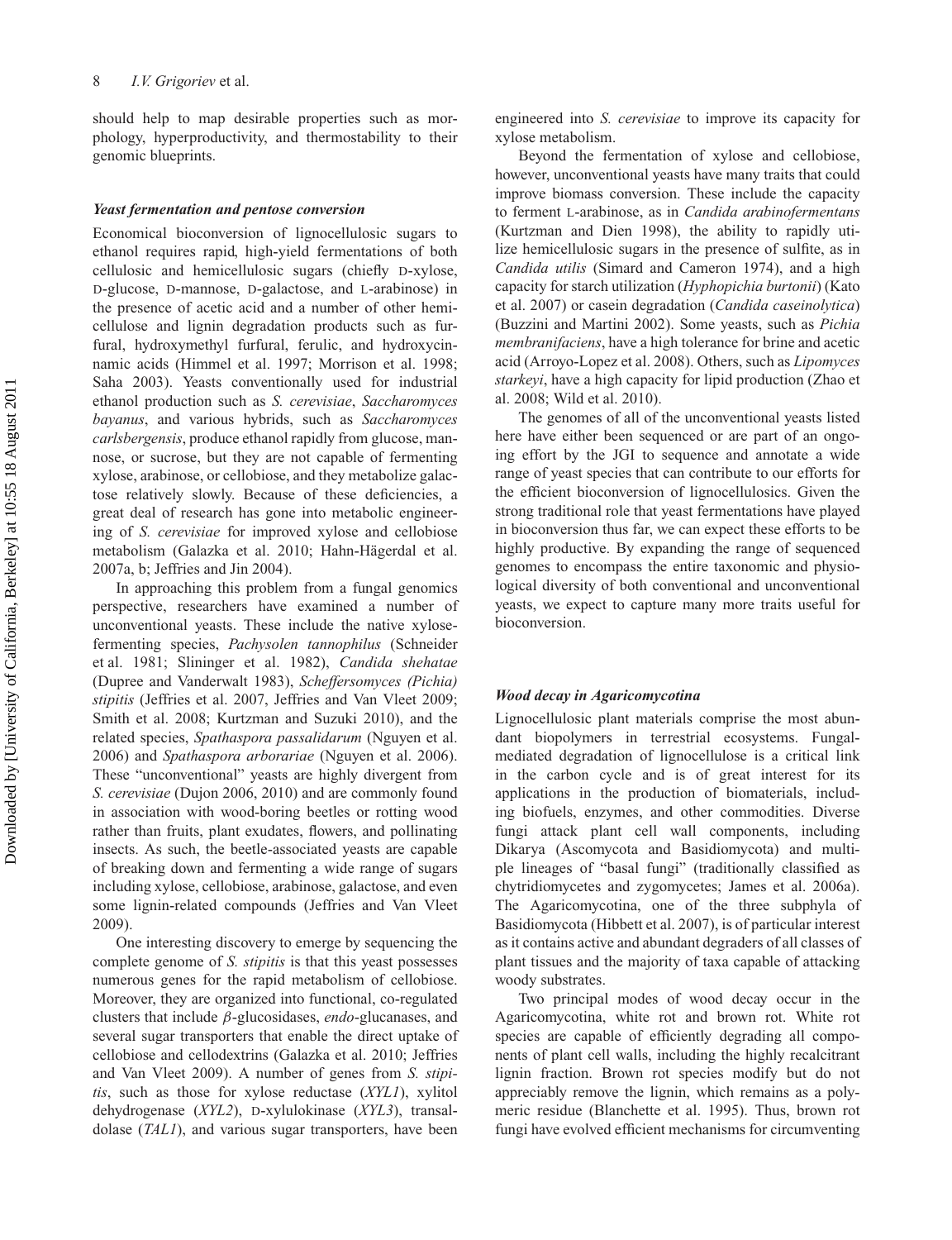lignin while obtaining carbon nutrition from cellulose and hemicellulose (Worrall et al. 1997).

As of this writing, complete genome sequences have been published for three wood-decaying Agaricomycotina, *Phanerochaete chrysosporium, Postia placenta,* and *Schizophyllum commune* (Martinez et al. 2004, 2009; Ohm et al. 2010). Even this very-restricted sampling reveals tremendous diversity of wood-decay mechanisms. For example, *P. chrysosporium* has 15 class II fungal peroxidases, which function in lignin degradation (Hofrichter et al. 2010; Lundell et al. 2010), whereas *P. placenta* has only one low-redox potential peroxidase, of unknown function. In addition, *Postia* lacks exocellobiohydrolases and cellulose-binding modules, which are previously known from all cellulolytic fungi (Baldrian and Valaskova 2008). *S. commune* is regarded as a white rot species but it lacks class II peroxidases and in this regard is more similar to the brown rot *P. placenta* as well as the ectomycorrhizal *L. bicolor* (Agaricales; Martin et al. 2008). These findings from just three species in two orders suggest that there has been extensive diversification in the decay mechanisms in Agaricomycotina, warranting a broad sampling of the clade.

The Agaricomycotina contains approximately 18 major independent clades (Hibbett 2006; Figure 1). The most intensively studied white rot species is *P. chrysosporium* (Polyporales), although other white rot taxa, such as *Trametes versicolor* and *Pleurotus ostreatus*, have also been investigated. Brown rot fungi are nested within at least five major clades of Agaricomycotina. Research on the chemistry of brown rot has focused on *P. placenta* (Polyporales), *Gloeophyllum trabeum* (and *Gloeophyllum sepiarium*; Gloeophyllales), and *Coniophora puteana* and *Serpula lacrymans* (Boletales). The brown rot mechanisms in these taxa are independently evolved and should not be assumed to have common genetic or biochemical bases. Moreover, the Agaricomycotina has been estimated to be roughly 400 million years old (Taylor and Berbee 2006), and it is therefore likely that the ancestral white rot decay apparatus has been extensively modified in independent lineages.

As part of the JGI Fungal Genomics Program, 12 species of wood-decaying Agaricomycotina are now being analyzed, including 7 white rot species and 5 brown rot species. The targets represent eight orders,

of which seven have no published genomes (although other projects are underway in several orders). They include representatives of two early diverging "jelly fungus" clades, Dacrymycetales and Auriculariales, which may provide clues to the early evolution of wooddecay mechanisms in Agaricomycotina (Matheny et al. 2007). Other target species represent ecologically important groups for which there are not yet genome sequences, such as Hymenochaetales, Gloeophyllales, and Corticiales. Additional targets will further expand the diversity of wood-decaying Agaricomycotina genomes, including representatives of several small clades (e.g., Atheliales) that are closely related to the hyperdiverse Agaricales and Boletales (Binder and Raines 2010). Collectively these genomes, and those from other independent projects (many supported by the JGI), will illuminate the diversity and evolution of wood-decay mechanisms in Agaricomycotina and provide new tools for biotechnological applications.

#### *Hydrocarbons*

Recently, there has been a dramatic increase in interest with regard to discovering and exploiting biosynthetic routes to hydrocarbon biofuels or biofuel precursors. Fungi are a logical source for known and novel hydrocarbons and an excellent platform for their production. They are known to produce at least four families of compounds with hydrocarbon backbones that start from acetyl-CoA (Table 2): first, the fatty acids that accumulate in many species as a storage compound; second, the polyketides, which have tremendous diversity in carbon number, degree of saturation, number of hydroxyl or carbonyl groups, etc.; third, the terpenes or isoprenoids, which are another diverse family of compounds assembled from five carbon units; and fourth, the alkanes or alkenes that may be derived by decarbonylation of fatty acids or other novel mechanisms.

As the number of sequenced fungal genomes increases, the known diversity of genes encoding enzymes and pathways that produce these compounds has increased multiplicatively since every fungal genome encodes large numbers of fatty acid synthases, polyketide synthases, terpene synthases, and modifying enzymes associated with these pathways. These pathways need to be screened for the variety of structures that they produce, which can be solved by mass spectroscopy and nuclear magnetic resonance

Table 2. Five families of hydrocarbons produced by fungi.

| Compound                   | No. of carbons                                 | $Key$ enzyme $(s)$                                |
|----------------------------|------------------------------------------------|---------------------------------------------------|
| Fatty acids, triglycerides | $C_{12} - C_{22}$                              | Fatty acid synthases                              |
| Fatty alcohols             | $C_{12}$ – $C_{22}$                            | Acyl-reductases                                   |
| Polyketides                | $C_{(2n)+1}$ ; C <sub>9</sub> -C <sub>65</sub> | Polyketide synthases, oxidases, modifying enzymes |
| Terpenes (isoprenoids)     | $C_{5n}$ ; C <sub>10</sub> -C <sub>40</sub>    | Terpene synthases, modifying enzymes              |
| Alkanes, cycloalkanes      | $C_4 - C_{36}$                                 | Acyl-reductases, thioesterases, decarbonylase     |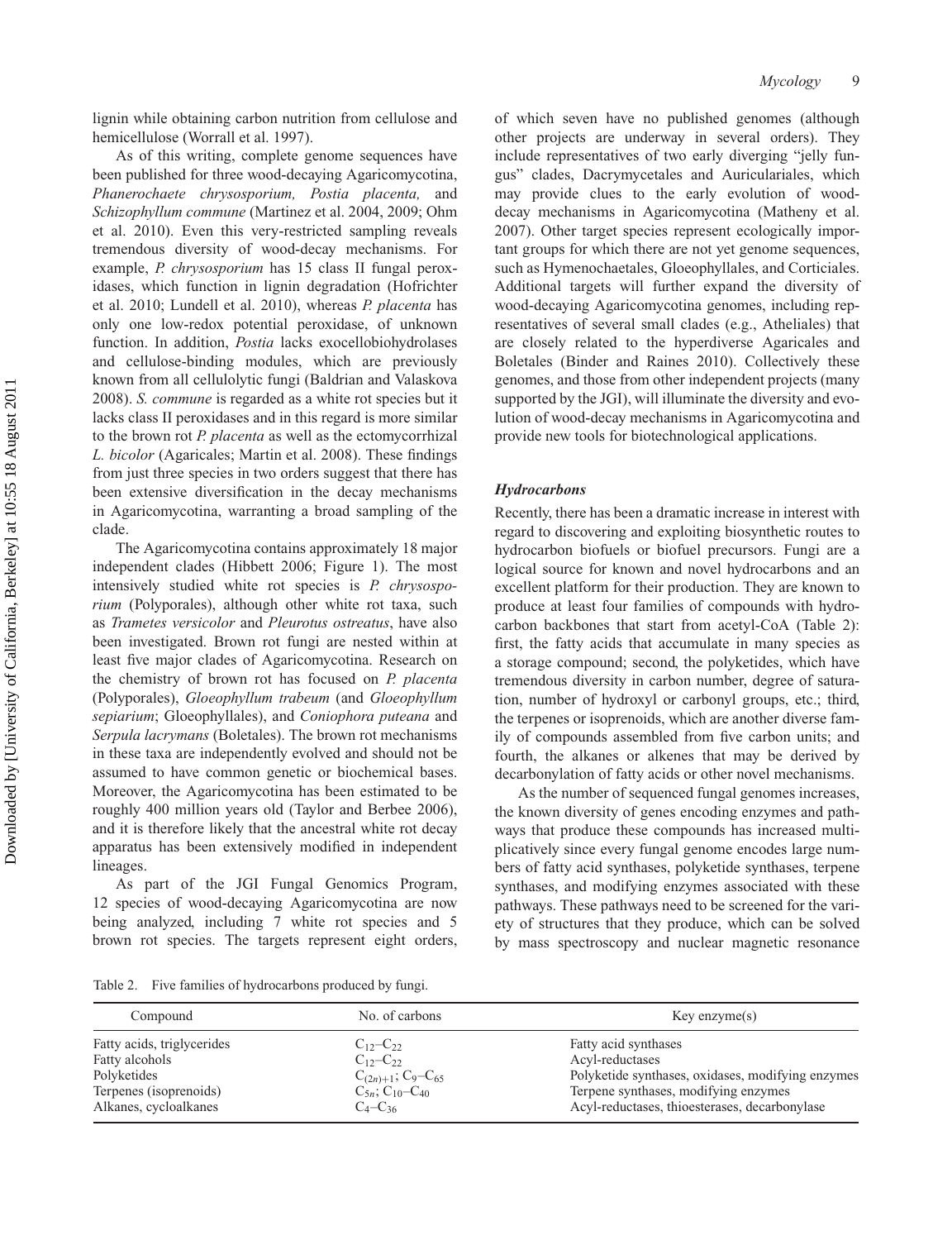spectroscopy. Optimization of metabolic flux from various carbon sources to the primary metabolite-building blocks (e.g., acetyl-CoA) and pathways that are used to synthesize these hydrocarbon molecules requires genomescale metabolic models such as those for *S. cerevisiae* and *Aspergillus* spp. (Herrgard et al. 2008; Andersen et al. 2008) to predict genes whose deletion or overexpression increases carbon flux toward building block molecules.

Although much remains to be explored and learned, significant progress on these fronts has been made. For example, production of biodiesel from *Mucor circinelloides* cultures has been demonstrated (Vicente et al. 2009, 2010). The genome of this oleaginous zygomycete fungus has been sequenced and can be utilized to accelerate the generation of strains with increased levels of lipid accumulation. Other examples of oleaginous or carotenogenic yeasts are *Lipomyces*, *Debaryomyces*, *Rhodotorula*, *Candida*, *Yarrowia*, and *Hansenula*; and filamentous fungi *Cunninghamella*, *Mortierella*, *Blakeslea*, and *Phycomyces* (all zygomycetes). Many of these genera (i.e., *Debaryomyces*, *Candida*, *Yarrowia* and *Phycomyces*) now have sequenced representatives and genetic tools are available for most of the yeasts. Using these oleaginous fungi as platforms would be potentially beneficial for two reasons. First, many fungal-derived hydrocarbons are generated by a few additional steps after fatty acid synthesis; thus, it follows that fatty acid anabolism will be crucial for generating large quantities of the hydrocarbons. Second, these oleaginous fungi already have mechanisms for accumulating and tolerating high concentrations of hydrophobic compounds, so they might be well equipped to accumulate high concentrations of hydrocarbons. This is important since high concentrations of hydrocarbons may be toxic to the native fungal producers of the hydrocarbons.

Even more intriguing, given the interest in alternative biofuels, are the examples of fungi producing one or more alkanes. These may arise from the fatty acid decarbonylation pathway, via the terpene pathway, or some other undetermined route of biosynthesis. The decarbonylation route is thought to involve multiple enzymes, including acyl-coenzyme A (acyl-CoA) reductases, thioesterases, and decarbonylase (Schneider-Belhaddad and Kolattukudy 2000). The result of this is the production of a hydrocarbon that is one carbon shorter than the starting fatty acid. *Hormoconis resinae* (aka *Cladosporium resinae*) is an example of a fungus capable of producing alkanes from C7 to C36 while growing heterotrophically on glucose (Walker and Cooney 1973). This fungus is now the subject of a genome sequencing project in a collaboration involving Pacific Northwest National Laboratory, the DOE Office of Science (DOE-SC)-funded Joint BioEnergy Institute (JBEI), and JGI. Volatile compounds are produced by a variety of fungi, including species of the cosmopolitan genera *Penicillium* and *Aspergillus*. They produce a range of volatiles, including hydrocarbons, short-chain alcohols,

ketones, ethers, esters, and terpenes (Sunesson et al. 1995). All of these fungi accumulate low levels of the desirable hydrocarbons, and the biochemistry and genetics underlying the production of these compounds remain poorly understood. The availability of genome sequences for these organisms will aid the identification of key metabolic pathways and the generation of strains needed for production of hydrocarbons.

#### *Resequencing industrial host strains*

Selection is a powerful tool that has been employed in genetics labs across a number of systems for decades. Production of biofuels and bioproducts is no exception; improved pentose utilization, higher enzyme secretion, decreased carbon catabolite repression, and increased organic acid production are just a few examples of desirable industrial phenotypes.

As of this writing, only two publications detail highthroughput sequencing technologies to address biofuel production-related phenotypes in fungi. A study of *Pichia stipitis* compared sequencing technologies (454, Illumina and SoLid) on a strain improved for utilization of xylose for ethanol production to identify the 14 mutations in the improved strain and 3 errors in the reference sequence (Smith et al. 2008). A second study focused on a mutant lineage of the enzyme-producing fungus, *T. reesei*, identified 15 small indels, 18 large deletions, and 223 singlenucleotide changes (Le Crom et al. 2009). This study compared 2 out of 3 strains in a mutant lineage and found that only 42 genes contained nucleotide changes in RUT-C30, the end strain of the lineage. The functional categorization of the mutated genes was relatively narrow and the majority was involved in transcription control, RNA stability, the vacuolar and secretion systems, metabolism, and nuclear–cytoplasmic transport (Le Crom et al. 2009). A major lesson learned from the limited amount of mutated genes identified is that selection is a powerful "force" that acts with a surprisingly high level of precision.

What does the future of resequencing hold for fungal genomics and bioenergy? One possibility is that decreased cost and increased throughput of genome resequencing will make forward-genetic strain improvement an attractive method for determining genes whose mutation (and manipulation) leads to phenotypes that include improved productivity, substrate utilization, and increased resistance to growth inhibitors.

#### **Search for novel enzymes**

Over a million species in the Kingdom Fungi have evolved in the past billion years to occupy diverse ecological niches and have accumulated an enormous but yet undiscovered natural arsenal of innovations potentially useful for humans. While the number of fungal genome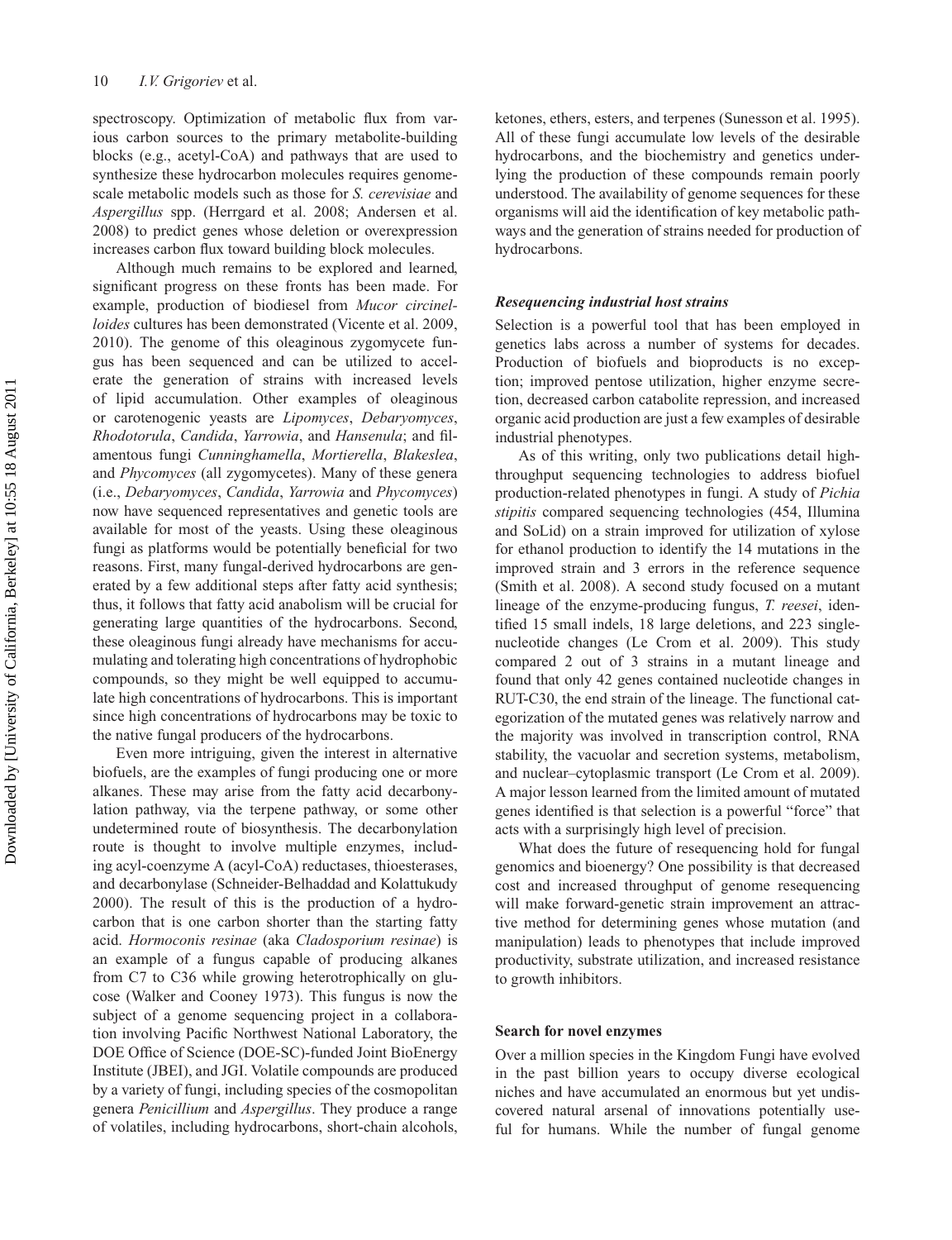sequencing projects continues to increase, the phylogenetic breadth of current sequencing targets is extremely limited. Exploration of phylogenetic and ecological diversity of fungi by genome sequencing is therefore a potentially rich source of valuable metabolic pathways and enzyme activities that will remain undiscovered and unexploited until a systematic survey of phylogenetically diverse genome sequences is undertaken.

#### *Extremophiles*

Many fungi that grow optimally under moderate conditions can survive extreme environmental conditions. They are classified as extreme-tolerant fungi. Relatively, few fungi are true extremophiles, i.e., species that grow best in extreme environments. The mechanisms underlying their abilities to thrive under extraordinary conditions are in general poorly understood. Nonetheless fungal extremophiles are thought to have evolved unique defenses as well as unusual cellular mechanisms to support their lifestyle. They are therefore fertile grounds to discover novel compounds and enzymes. The ability to perform reactions under extreme conditions can provide extremophiles an advantage in the production of fuels and chemicals. Deciphering the genomes of these organisms would lay the foundation for uncovering new processes, developing novel applications and products, and understanding the mechanisms by which organisms overcome abiotic stresses.

*Thermophilic fungi* are defined as those which grow optimally between 40 and 50 ◦C (Maheshwari et al. 2000). Industrial processes operating at elevated temperature offer advantages over moderate temperatures such as increased reaction rates, reduced risk of microbial contamination, and enhanced mass transfer. For these reasons, it is highly desirable to obtain thermophilic yeasts which are proficient in fuel production. In addition, prevailing wisdom warrants that enzymes from thermophilic fungi are likely to be thermostable, affording them utility in industry. Some 30 species of filamentous fungi have been characterized to be thermophilic (reviewed in Maheshwari et al. 2000; Crisan 1973). These thermophilic fungi have been primarily isolated from soil, compost, and decaying wood. Most of the characterized species fall into three lineages: Eurotiomycetes (e.g., *Thermomyces lanuginosus* and *Talaromyces thermophilus*), Sordariomycetes (e.g., *Thielavia terrestris* and *Myceliophthora thermophila*), and Mucoromycotina (e.g., *Rhizomucor miehei* and *Rhizomucor pusillus*). The genomes of *T. terrestris* and *M. thermophila* have been sequenced by the JGI. Comparative genomics and transcriptomics revealed that these two fungi use similar enzymatic strategies in cellulose and xylan degradation, but employ enzymes with different functionalities in the

breakdown of pectin. The genome sequences of many other identified thermophilic fungi are being determined by a Genome Canada project (http://fungalgenomics.ca). Some yeasts are capable of growing at 50◦C, but their optimum temperature for growth remains in the 30–35◦C range (Shin et al. 2001; Gellissen et al. 2005). The characterized species may represent only a subgroup of thermophilic fungi found in nature. In addition to the characterized species, two unidentified thermophilic Basidiomycetes had been isolated from compost (Straatsma et al. 1994). Moreover, a search for thermophilic fungi in semi-arid grasslands resulted in over 450 isolates, some of which represent species that have not been characterized previously as thermophilic (Bustamante 2006).

*Psychrophiles* have an optimum growth temperature below 16◦C and cease to grow at about 20◦C. The tundra, subarctic regions, and oceans are habitats for psychrophilic fungi and yeasts. Many mitosporic fungi, such as *Sclerotinia boreali*, and species of *Typhula* are examples of psychrophiles (reviewed in Magan 2007). Among other mechanisms used to protect against low temperature, psychrophilic fungi employ unusual antifreeze proteins (Hoshino et al. 2003).

*Acidophiles* can grow as low as pH 1.0 and have optimum growth below pH 4.0 (Ingledew 1990). Several species of Basidiomycetes and Ascomycetes, especially those belonging to Dothideomycetes and Eurotiomycetes, have been identified from acidic mine wastes (Baker et al. 2004; Lopez-Archilla et al. 2004). Molecular classification indicated that the genetic diversity of acidophiles isolated from these environments is limited. Moreover, these acidophiles have close relatives in the neutrophils suggesting that their acidic existence is a recent adaptation (Baker et al. 2009). Lignocellulosic biomass is typically treated with acids prior to enzymatic conversion into fermentable sugars. Enzymes acting at low pH would therefore be useful for the conversion step.

*Alkalophiles* grow optimally at pH > 9.0 and/or are unable to grow below pH 8.5 (Kroll 1990). A strain of *Chrysosporium tropicum* isolated as a keratin decomposer has been described as alkalophilic (Hubalek 1976). *Acremonium alcalophilum*, isolated from pig manure sludge (Okada et al. 1993), which grows optimally at pH > 9.0, is considered a true alkalophile. The genome sequence of this cellulolytic fungus has recently been completed by the JGI. Besides manure sludge, desert soils and soda lakes are promising locales to isolate alkalophilic fungi.

*Halophiles* inhabit hypersaline environments such as saline lakes, solar salterns, and subglacial ice. In addition to high salt concentrations, these settings are exposed to a wide range of temperature, pH, light intensity, and nutrient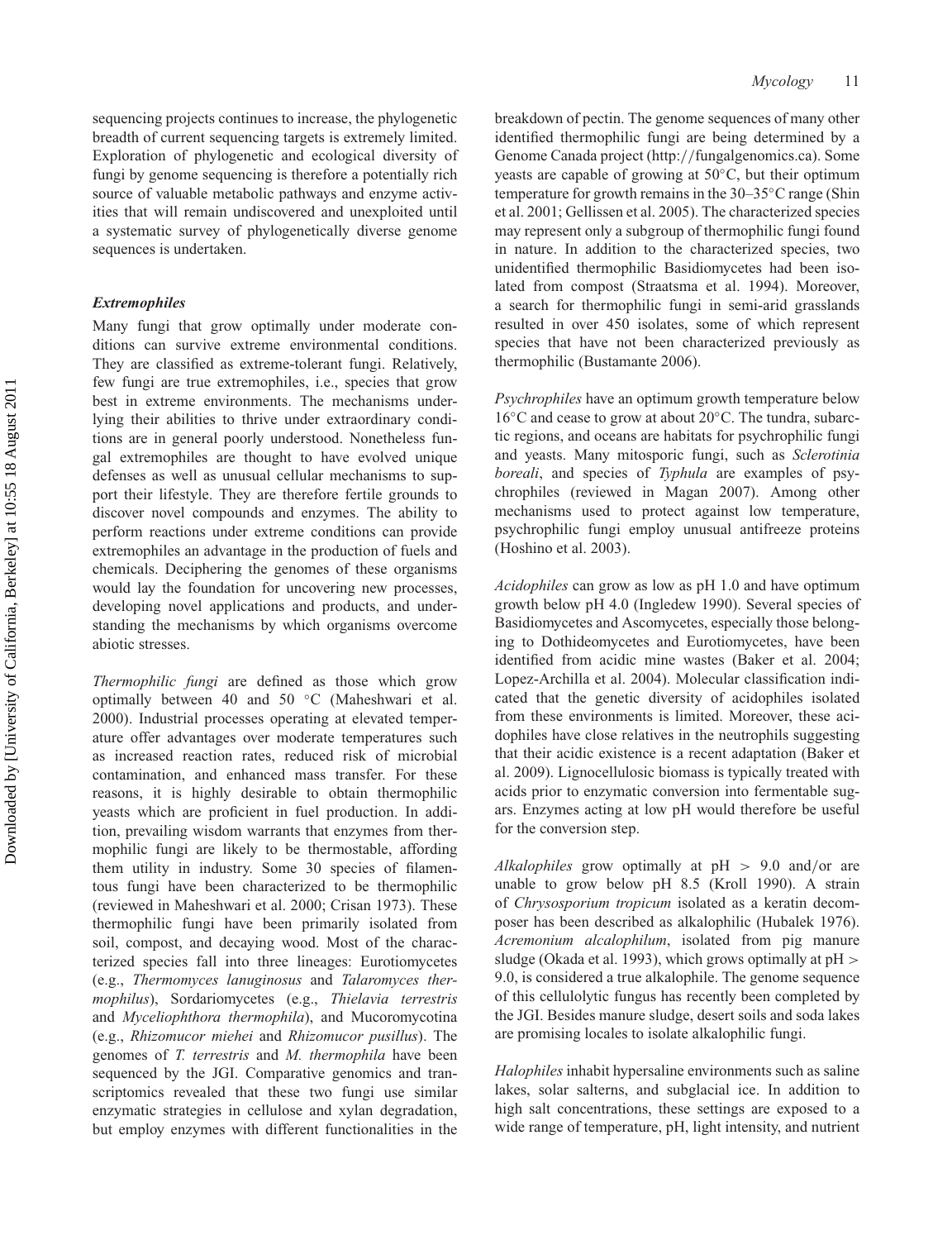conditions. Hence halophiles often have to acquire tolerance to other aspects of environmental extremes. Fungi commonly found in hypersaline water are black yeasts and species of the Ascomycetes *Eurotium* as well as some *Cladosporium* species (Butinar et al. 2005a, b). Basidiomycete species belonging to the genus *Wallemia* are also halophilic (Zalar et al. 2005). Accumulation and/or increased synthesis of glycerol or polyols has been a hallmark feature of osmoregulation. The mitogen-activated protein kinase (MAPK) plays a key role in osmoregulation. Expression of the *MAPK* gene of the halophilic *Eurotium herbariorum* can confer tolerance to hypersalinity in budding yeast (Jin et al. 2005). Salt tolerance can have a major impact on agriculture and the development of energy crops.

*Irradiation and fungi.* Soil fungi are exposed to nonionizing (UV) and ionizing (natural and manmade) radiation. Pigmented fungi predominate in radiationcontaminated soil and materials, even in and around the Chernobyl Nuclear Power Plant after the meltdown (Zhdanova et al. 2004). *Cladosporium cladosporioides*, *Cladosporium sphaerospermum*, and *Paecilomyces lilacinus* are commonly found in contaminated sites

(Zhdanova et al. 2004). It has been generally assumed that dark pigmentation provides protection against radiation. One intriguing idea put forward suggests that the pigmented fungi are using ionizing radiation as an energy source (Dadachova et al. 2007), implying that the genomes of these organisms encode novel mechanisms for molecular energy transfer. If they exist, understanding these mechanisms could have a major impact on the development of renewable energy and environmental remediation.

#### *Sampling phylogenetic and ecological diversity of fungi*

While tremendous progress has been made in the sequencing of fungal genomes, many of the major branches of the fungal tree of life (FTOL) lack representation in current sequencing efforts (Figure 2). These gaps in sampling limit a more complete biological understanding of fungi and their ultimate application in human, industrial, and scientific endeavors (e.g., biofuels and carbon sequestration). Very little is known about the metabolic and enzymatic diversity across the FTOL. Genomic sequencing efforts have focused on the phyla Ascomycota and, to a lesser degree, Basidiomycota. Furthermore, lineages



Figure 2. The fungal tree of life. Phylogenetic tree of the current phyla, subphyla, and incertae sedis lineages of the Kingdom Fungi. Numbers in parentheses are approximate number of genome projects completed or in progress (http://fungalgenomes.org/wiki/Fungal\_Genome\_Links). Species names designate target taxa for the early diverging lineages that will be sequenced within the JGI Fungal Genomics Program.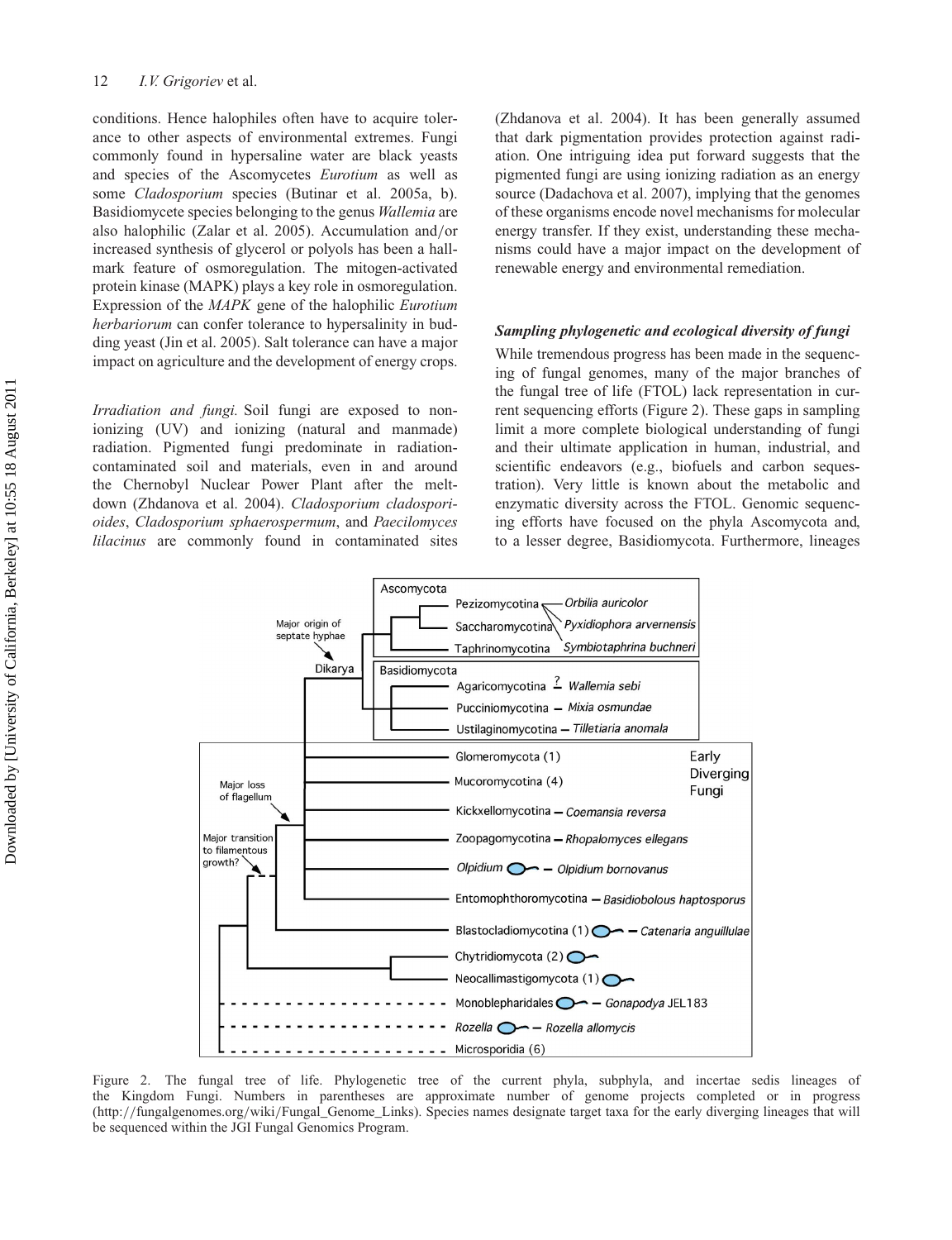containing well-studied model organisms (e.g., *Neurospora* of Sordariomycetes, *Saccharomyces* of Saccharomycetes) constitute the majority of the currently available genomes. The unexplored classes, subphyla, and phyla of the FTOL are populated by pathogens, beneficial symbionts, potential biocontrol agents, and inhabitants of unique ecological niches, and their genomes contain potentially useful enzymes and metabolic pathways. Many of the lineages represent divergences that span more than 500 million years of evolution. Thus, by sequencing the genomes of these fungi, large number of novel enzymes may be uncovered. Populating the unexplored regions of fungal diversity with reference genomic sequences will build a platform for enzyme and metabolite discovery as well as provide a basis for future complex metagenomic studies.

Molecular phylogenetics has radically changed our view of fungal evolution and classification in the last 20 years, and only recently has the mycological community been able to have a glimpse at the "true" FTOL. Until recently (Blackwell et al. 2006; Hibbett et al. 2007), the Kingdom Fungi was classified into four major phyla – Chytridiomycota, Zygomycota, Basidiomycota, and Ascomycota – based primarily on morphological traits associated with hyphae and reproductive structures (Alexopoulos et al. 1996). Although this classification was relatively simple to communicate and encompassed observable morphologies, it did not accurately reflect the evolutionary history of the fungi (Blackwell et al. 2006; Hibbett et al. 2007). Numerous molecular phylogenetic investigations did not support the monophyly of either Chytridiomycota or Zygomycota (James et al. 2000, 2006a; Tanabe et al. 2004; White et al. 2006). Fungi that were formerly classified in Chytridiomycota comprise at least four clades that represent a paraphyletic grade of zoospore-producing lineages along the base of the FTOL (Figure 2). The order Blastocladiales, traditionally characterized within Chytridiomycota, is now recognized in its own fungal phylum, Blastocladiomycota, based on the ultrastructural distinctiveness of the zoospore and phylogenetic placement inferred from the rDNA operon (James et al. 2006b). Members of Blastocladiomycota may exhibit filamentous/rhizoidal or unicellular growth and some species display a true alternation of generation with freeliving diploid and haploid thalli. In the cases of filamentous growth, hyphae are mostly aseptate. Neocallimastigales, which includes the only obligate anaerobic fungi, were also traditionally classified with Chytridiomycota but have been elevated to their own phylum, Neocallimastigomycota (Hibbett et al. 2007). Of considerable interest are the zoosporic genera *Rozella* and *Olpidium*, which do not group with any of these phyla of flagellated fungi (James et al. 2006b). *Olpidium* may be the closest flagellated relative to the remaining terrestrial, non-flagellated taxa and *Rozella* may be among the first lineages to diverge from the common ancestor of all fungi.

Some of the more poorly explored early diverging lineages of the FTOL occupy terrestrial habitats and include taxa traditionally classified in Zygomycota: the subphyla Entomophthoromycotina, Mucoromycotina, Kickxellomycotina, and Zoopagomycotina and the arbuscular mycorrhizae of Glomeromycota. Of these, only Mucoromycotina and Glomeromycota are currently represented in genomic studies (Figure 2). Sampling of the remaining lineages holds keys for understanding the evolution of unique ecologies (e.g., pathogens of invertebrates) and related metabolisms of the early terrestrial fungi. Fungi are truly remarkable in the diversity of niches they exploit and their ability to survive in these unique environments is directly related to the enzymes they produce and excrete into their surrounding habitat. Conspicuous unsampled regions of the FTOL are not limited to the early diverging lineages of the FTOL, however. Numerous classes of Ascomycota (e.g., Orbiliomycetes) and Basidiomycota (e.g., Wallemiomycetes) necessary for a more comprehensive understanding of fungal metabolic diversity currently have no current genomic information. As such, sequencing exemplars from the remaining subphylum and class-level lineages will provide a census of the gene diversity of the early terrestrial fungi and identify genes with potential industrial applications.

While traditional phylogenetics has informed the sampling strategy of fungal genomics, and access to genomic sequence data has proven to be a watershed event in genome-scale phylogenetic analyses of fungi (Fitzpatrick et al. 2006; Robbertse et al. 2006; Stajich et al. 2009), the majority of the early diverging lineages lack any genome data. Sequencing unsampled early diverging lineages of the FTOL is critical to understanding early evolutionary events in the Kingdom Fungi and will likely discover a diversity of metabolic potential far greater than that characterized by currently sequenced fungal genomes.

### *Metagenomics of fungal ecosystems*

Many of the fungi whose genomes are being sequenced are residents of soil. They have very different lifestyles and diverse metabolic capabilities that provide essential starting material to identify novel enzymes for plant biomass conversion to biofuels. Equally important, they provide baseline genomic information that enables us to explore the genomes and functions of thousands of soil fungal species we are not able to culture and sequence directly.

With the development of high-throughput sequencing technologies, it is now feasible to explore the metabolic potential of soil microbes directly, through metagenomic, or cross-genome, approaches. Such approaches bypass the need to culture members of the microbial community and focus on the collective DNA pool in the soil. Targeted metagenomic approaches provide an intensive survey of target genes that encode a phylogenetic or taxonomic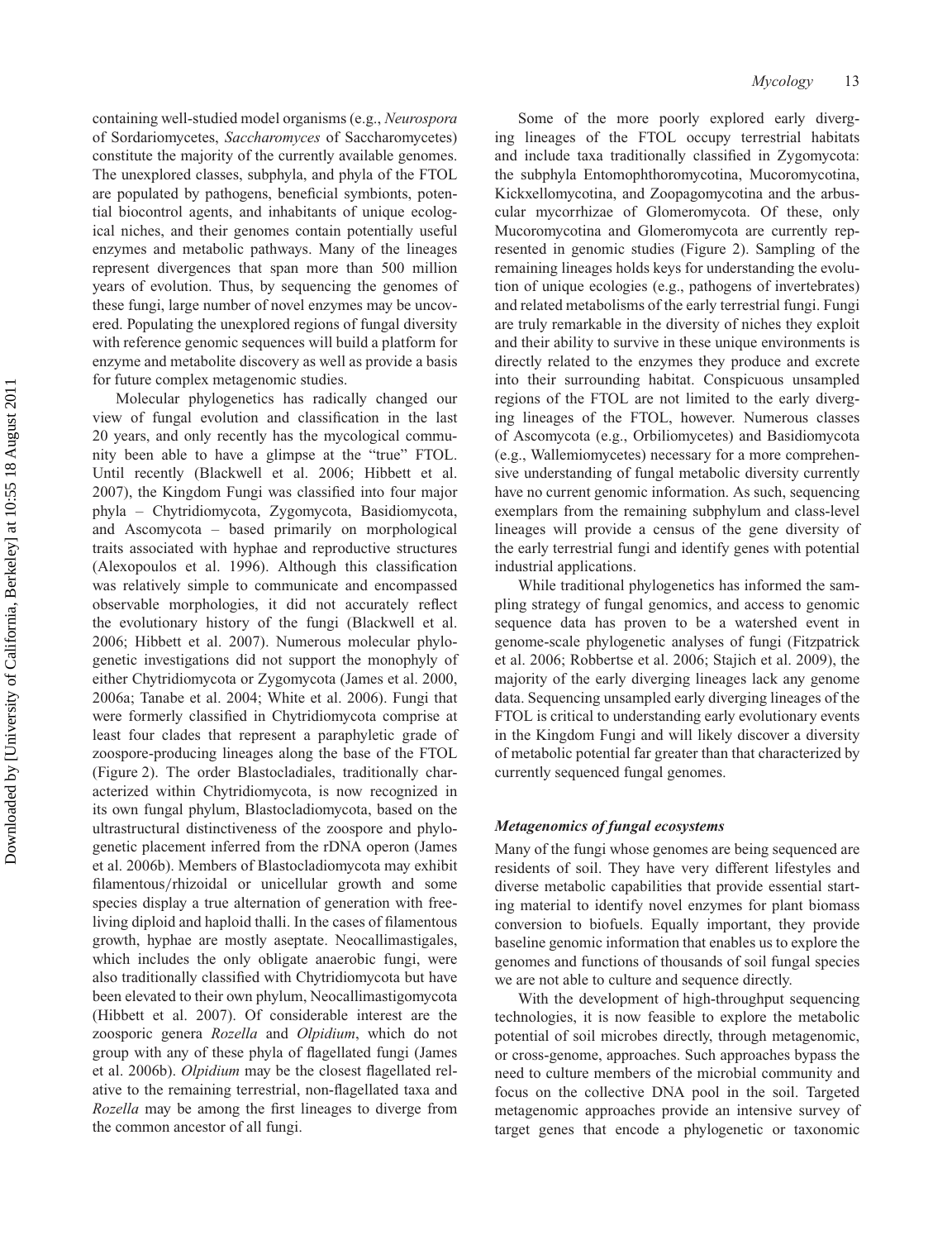marker (e.g., rRNA gene; Jumponnen and Jones 2009) or a functional trait (Zak et al. 2006). Shotgun metagenomic approaches sequence random fragments of the total soil DNA, to obtain a profile of the total community DNA (Tringe et al. 2005). A more directed shotgun approach, termed metatranscriptomics, provides a survey of the genes currently being expressed in a soil community by sequencing fragments from the pool of soil RNA (Bailly et al. 2007).

Whole genome sequencing of model fungal species provides foundational information that enables target and shotgun metagenomic studies in two ways. First, genes from the cultured, sequenced fungi that are subsequently identified and biochemically validated to encode enzymatic functions of interest (e.g., cellulose-degrading and lignin-degrading activities) become useful reference points for target or shotgun metagenome surveys of soil nucleic acids. Second, the model fungal genomes become scaffolds for recruiting the random sequence fragments from metagenomes and metatranscriptomes. They provide essential information on genome structure, gene coding, and intergenic regions that are required to identify the random sequences to recognizable organisms (at least at some level of phylogeny) or functional categories. Through targeted or shotgun surveys, novel genes related to those known to encode functions of interest (e.g., cellobiohydrolase, chitinase, laccase genes, and others involved in plant carbon decomposition) are identified and can be studied further in cultured hosts using molecular techniques. In this way enzymes with broader or altered activities can be "mined" directly from the soil even if they are present in an uncultured species.

#### *Ecosystem roles of soil fungi*

In addition to direct mining of genomes or metagenomes of soil fungi for novel traits, fungal genomics enables studies of the roles and activities of fungi in soils (Martin and Nehls 2009), which directly impact the ability to grow biofuel crops and to understand the ecological consequences of carbon fuel use. The need to understand fungal activities in ecosystems is driven by the increasing urgency to maximize productivity of managed lands for food and fuels while maintaining sustainable ecosystems and to mitigate greenhouse gas emissions that affect climate and air quality. Such needs require greater knowledge of how fungal biomass, species composition, activities, and interactions shape ecosystem-scale processes.

In natural and agricultural ecosystems, activities of soil fungi impact ecosystem stability, productivity, and the global flux of carbon and other nutrients. Soil fungi are best known for their roles as plant associates and decomposers. The vast majority of plant species on Earth require close mycorrhizal associations with soil fungi for optimal growth and survival. In parallel, the vast majority of plant

species are plagued by fungal pathogens that can cause serious and economically important diseases. Endophytic fungi are also widespread, but their contribution to plant health remains poorly understood. Soil fungi are important contributors to global carbon cycling, through decomposition of plant carbon, both in the short term as decomposers of leaf litter and fine root biomass and in the longer term as decomposers of cellulosic biomass from annual and perennial plant systems. In addition, competition for patchy and limited resources is an important feature between a vast diversity of fungi, bacteria, and microfauna in a complex soil community that may often trigger fungal capabilities not usually observed in culture.

Although plate culture and baiting/trapping techniques, sporocarp surveys, and microscopic spore counts have long been used to monitor the abundance and composition of specific fungal groups (e.g., a mycorrhizal associate, a plant pathogen), nucleic acid surveys can provide a more comprehensive, deeper-coverage assessment of the in situ fungal community and its dynamics under changing conditions. In theory, gene fragments selected as phylogenetic or functional markers can be designed to survey a specific functional assemblage or taxonomic group or the entire community. While such surveys have been widely used for soil bacteria (Tringe and Hugenholtz 2008), the genomic tools needed for implementation of these targeted surveys are just emerging for fungi (Buee et al. 2009; Jumponnen and Jones 2009) and they require information from the current whole genome sequencing efforts. Fragments of the fungal ribosomal RNA operon encompassing the internal transcribed spacer (ITS) region or the *LSU* gene are becoming standard molecular markers for fungal communities in soils but suffer from inadequate reference databases where the taxonomy is not consistent or reliable (Vilgalys 2003) and the representation of environmental species is minimal. Guided by whole genome sequence identification, continued study of the biochemistry of fungal metabolism will provide a broader suite of phylogenetic and functional markers to track fungal functions in soils. Establishment of valid databases for many fungal genes (ITS, LSU, cellobiohydrolase) is underway by several research groups (e.g., for ITS, Koljalg et al. 2005). By combining whole genome sequences of known fungi with rigorous biochemical and metabolic studies and landscape-scale experiments of soil fungal dynamics in situ, we are entering a time where linking the presence, composition, and abundance of the soil fungal community with important soil processes at an ecosystem scale is possible. Such studies promise to provide the understanding needed to sustainably manage agricultural systems for food and fuel and to predict the consequences of our activities on long-term ecosystem processes and health.

*In conclusion*, the genomics revolution of the last century and recent breakthroughs in new sequencing technologies have set the stage for large-scaled genomic analyses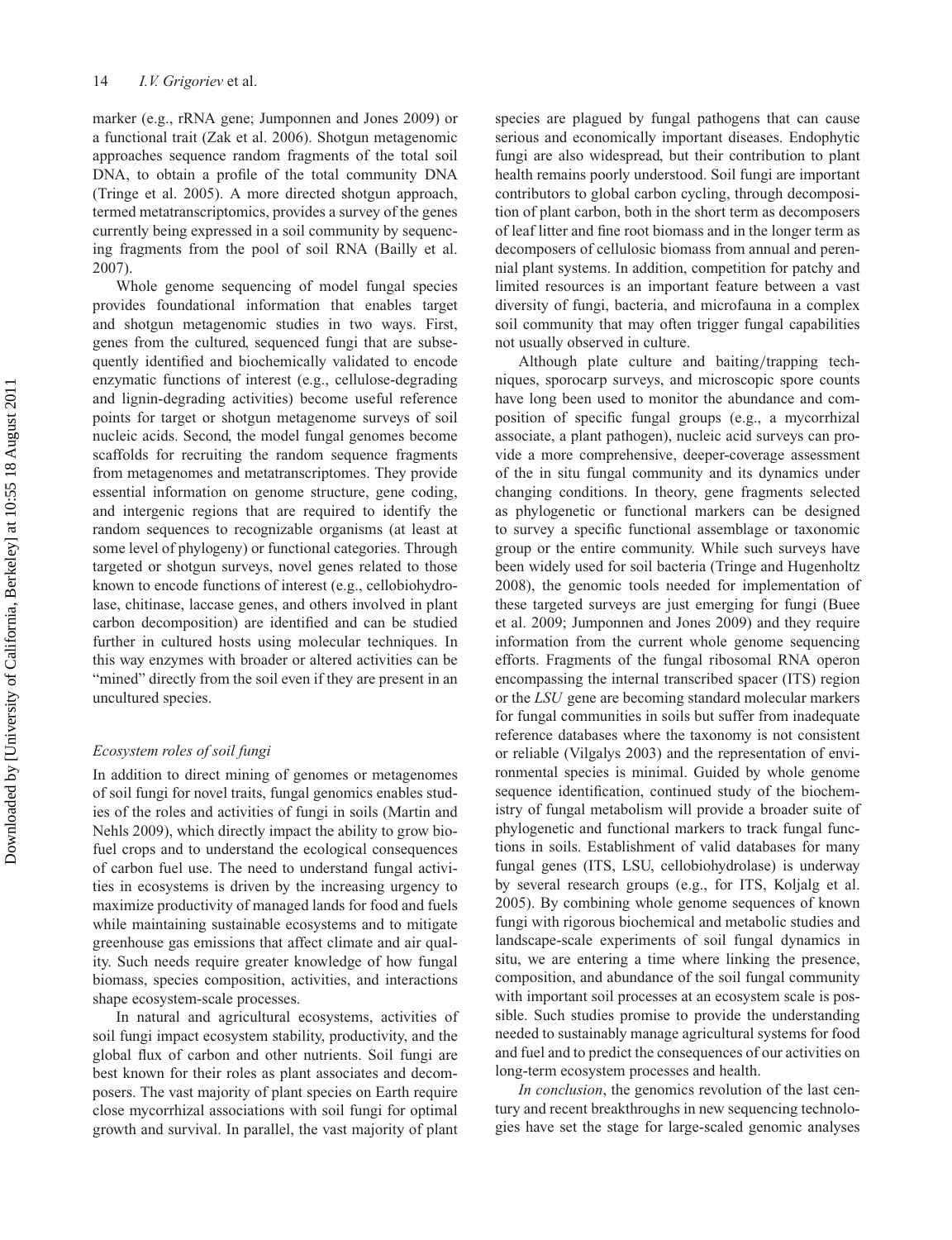of fungi. Different lifestyles in this kingdom – pathogens, symbionts, and saprobes – are poorly understood. Very little is known about their interactions between themselves, with hosts, and with competitors, especially in complex environments like soil. Abundance, long evolutionary history, and diversity of fungi carry enormous potential to be explored. By pursuing more complete genomic coverage of the fungi, a more accurate census of gene diversity, regulatory elements, and genome organization will be accomplished. This increase in knowledge will positively affect translational science (e.g., biological engineering) in fungal biology and ultimately the successful application of fungi to solve some of the crucial energy and climate change challenges faced by human civilization. Like the human genome project, which brought new tools for improving human health, fungal genomics has an even higher potential to positively affect the planet's energy and environmental health.

#### **Acknowledgements**

The work is conducted by the US Department of Energy Joint Genome Institute and supported by the Office of Science of the US Department of Energy under contract no. DE-AC02- 05CH11231.

#### **References**

- Alexopoulos CJ, Mims CW, Blackwell M. 1996. Introductory Mycology. 4th ed. New York (NY): John Wiley and Sons Inc.
- An Z, Wang C, Liu X, Bennett JW. 2010. China's fungal genomics initiative: a whitepaper. Mycology. 1:1–8.
- Andersen MR, Nielsen ML, Nielsen J. 2008. Metabolic model integration of the bibliome, genome, metabolome and reactome of *Aspergillus niger*. Mol Syst Biol. 4:178.
- Arroyo-Lopez FN, Querol A, Bautista-Gallego J, Garrido-Fernandez A. 2008. Role of yeasts in table olive production. Int J Food Microbiol. 128:189–196.
- Arvas MM, Kivioja TT, Mitchell AA, Saloheimo MM, Ussery DD, Penttila MM, Oliver SS. 2007. Comparison of protein coding gene contents of the fungal phyla Pezizomycotina and Saccharomycotina. BMC Genomics. 8:325.
- Bailly J, Fraissinet-Tachet L, Verner MC, Debaud JC, Lemaire M, Wésolowski-Louvel M, Marmeisse R. 2007. Soil eukaryotic functional diversity, a metatranscriptomic approach. ISME J. 1:632–642.
- Baker R. 1987. Mycoparasitism: ecology and physiology. Can J Plant Patho. 19:370–379.
- Baker BJ, Lutz MA, Dawson SC, Bond PL, Banfield JF. 2004. Metabolically active eukaryotic communities in extremely acidic mine drainage. Appl Environ Microbiol. 70:6264– 6271.
- Baker BJ, Tyson GW, Goosherst L, Banfield JF. 2009. Insights into the diversity of eukaryotes in acid mine drainage biofilm communities. Appl Environ Microbiol. 75: 2192–2199.
- Baker SE, Thykaer J, Adney WS, Brettin T, Brockman F, D'haeseleer P, Martinez AD, Miller RM, Rokhsar D, Schadt CW, et al. 2008. Fungal genome sequencing and bioenergy. Fungal Biol Rev. 22:1–5.
- Baldrian P, Valášková V. 2008. Degradation of cellulose by basidiomycetous fungi. FEMS Microbiology Reviews 32(3): 501–521.
- Binder JB, Raines RT. 2010. Fermentable sugars by chemical hydrolysis of biomass. Proc Natl Acad Sci USA. 107:4516– 4521.
- Blackwell M, Hibbett DS, Taylor JW, Spatafora JW. 2006. Research coordination networks: a phylogeny for Kingdom Fungi Deep Hypha. Mycologia. 98:829–837.
- Blanchette R. 1995. Degradation of the lignocellulose complex in wood. Can J Bot. 73(Suppl. 1):999–1010.
- Brunner PC, Schurch S, McDonald BA. 2007. The origin and colonization history of the barley scald pathogen *Rhynchosporium secalis*. J Evol Biol. 20:1–12.
- Buee M, Reich M, Murat C, Morin E, Nilsson RH, Uroz S, Martin F. 2009. 454 Pyrosequencing analyses of forest soils reveal an unexpectedly high fungal diversity. New Phytol. 184:449– 456.
- Bustamante JM 2006. Thermophilic fungi on the Sevilleta National Wildlife Refuge [dissertation] [Albuquerque (NM)]: University of New Mexico.
- Butinar L, Santos S, Spencer-Martins I, Oren A, Gunde-Cimerman N. 2005b. Yeast diversity in hypersaline habitats. FEMS Microbiol Lett. 244(2):229–234.
- Butinar L, Zalar P, Frisvad JC, Gunde-Cimerman N. 2005a. The genus *Eurotium* – members of indigenous fungal community in hypersaline waters of salterns. FEMS Microbiol Ecol. 512:155–166.
- Buzzini P, Martini A. 2002. Extracellular enzymatic activity profiles in yeast and yeast-like strains isolated from tropical environments. J Appl Microbiol. 93:1020–1025.
- Crisan EV. 1973. Current concepts of thermophilism and the thermophilic fungi. Mycologia. 655:1171–1198.
- Cuomo CA, Birren BW. 2010. The fungal genome initiative and lessons learned from genome sequencing. Methods Enzymol. 470:833–855.
- Dadachova E, Bryan RA, Huang X, Moadel T, Schweitzer AD, Aisen P, Nosanchuk JD, Casadevall A. 2007. Ionizing radiation changes the electronic properties of melanin and enhances the growth of melanized fungi. PLoS One. 25:e457.
- de Faria MR, Wraight SP. 2007. Mycoinsecticides and mycoacaricides: a comprehensive list with worldwide coverage and international classification of formulation types. Biol Control. 43:237–256.
- Dujon B. 2006. Yeasts illustrate the molecular mechanisms of eukaryotic genome evolution. Trends Genet. 22:375–387.
- Dujon B. 2010. Yeast evolutionary genomics. Nat Rev Genet. 11:512–524.
- Duplessis S, Cuomo C, Lin Y-C, Aerts A, Tisserant E, Veneault-Fourrey C, Joly D, Hacquard S, Amselem J, et al. 2011. Obligate biotrophy features unraveled by the genomic analysis of the rust fungi, *Melampsora larici-populina* and *Puccinia graminis* f. sp. *tritici*. Proc Natl Acad Sci U S A. Forthcoming.
- Dupree JC, Vanderwalt JP. 1983. Fermentation of dxylose to ethanol by a strain of *Candida shehatae*. Biotech Lett. 5:357– 362.
- Fitzpatrick DA, MaryELogue ME, Stajich JE, Butler G. 2006. A fungal phylogeny based on 42 complete genomes derived from supertree and combined gene analysis. BMC Evol Biol. 6:99.
- Friesen TL, Stukenbrock EH, Liu Z, Meinhardt SN, Ling H, Faris JD, Rasmussen JB, Solomon PS, McDonald BA, Oliver RP. 2006. Emergence of a new disease as a result of interspecific virulence gene transfer. Nat Genet. 38:953–956.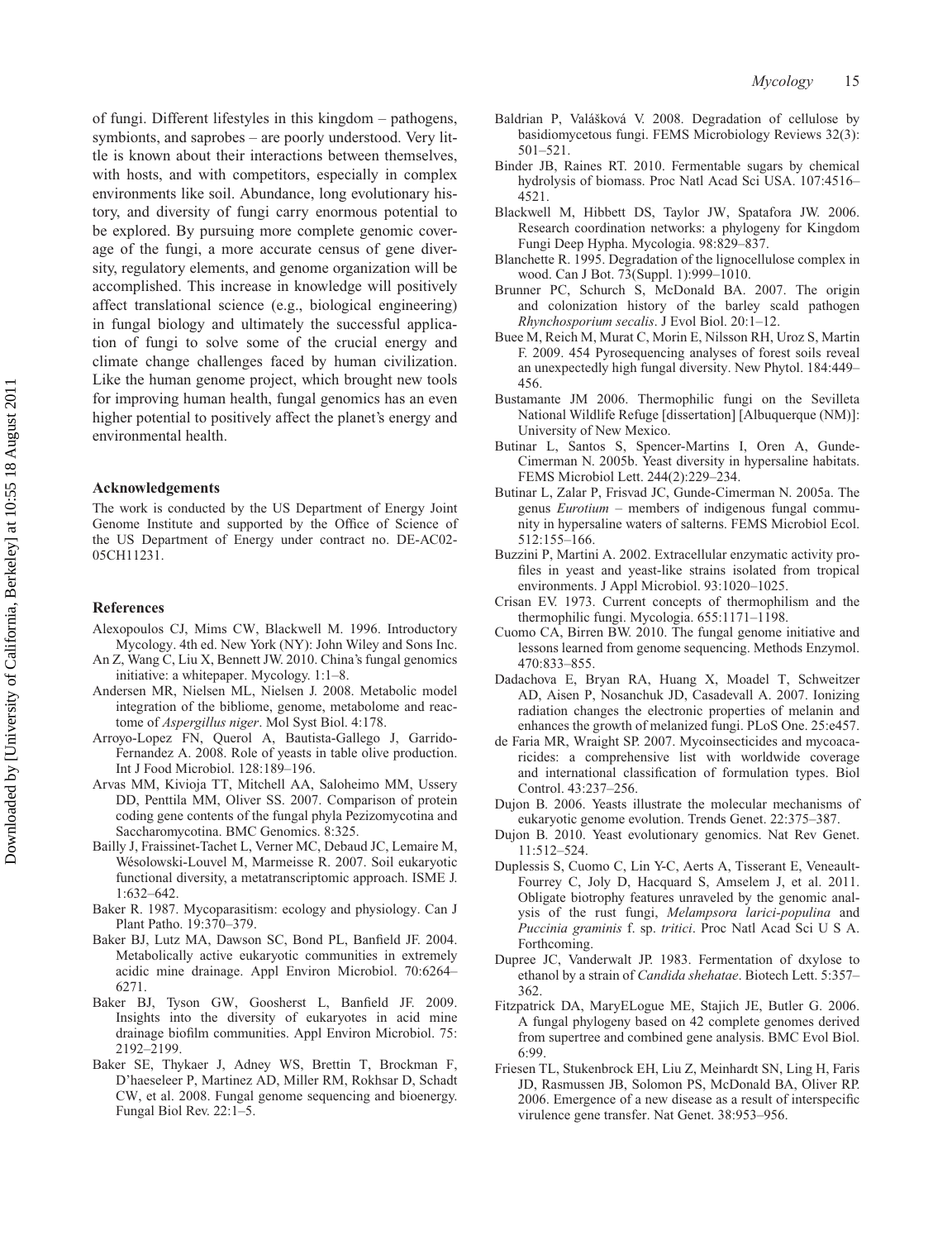- Galazka JM, Tian C, Beeson WT, Martinez B, Glass N, Cate JHD. 2010. Cellodextrin transport in yeast for improved biofuel production. Science. 330:84–86.
- Gellissen G, Kunze G, Gaillardin C, Cregg JM, Berardi E, Veenhuis M, van der Klei I. 2005. New yeast expression platforms based on methylotrophic *Hansenula polymorpha* and *Pichia pastoris* and on dimorphic *Arxula adeninivorans* and *Yarrowia lipolytica* – a comparison. FEMS Yeast Res. 511:1079–1096.
- Goffeau A, Barrell BG, Bussey H, Davis RW, Dujon B, Feldmann H, Galibert F, Hoheisel JD, Jacq C, Johnston M, et al. 1996. Life with 6000 genes. Science. 274(5287):546.
- Goodwin SB, Ben M'Barek S, Dhillon B, Wittenberg AHJ, Crane CF, Van der Lee TAJ, Grimwood J, Aerts A, Antoniw J, Bailey A, et al. 2011. Finished genome of the fungal wheat pathogen *Mycosphaerella graminicola* reveals dispensome structure, chromosome plasticity and stealth pathogenesis. PLoS Genet. Forthcoming.
- Hahn-Hägerdal B, Karhumaa K, Fonseca C, Spencer-Martins I, Gorwa-Grauslund MF. 2007a. Towards industrial pentosefermenting yeast strains. Appl Microbiol Biotech. 74:937– 953.
- Hahn-Hägerdal B, Karhumaa K, Jeppsson M, Gorwa-Grauslund MF. 2007b. Metabolic engineering for pentose utilization in *Saccharomyces cerevisiae*. Biofuels. 108:147–177.
- Harman GE, Howell CR, Viterbo A, Chet I, Lorito M. 2004. *Trichoderma* species – opportunistic, avirulent plant symbionts. Nat Rev Microbiol. 2:43–56.
- Herrgard MJ, Swainston N, Dobson P, Dunn WB, Arga KY, Arvas M, Bluthgen N, Borger S, Costenoble R, Heinemann M, et al. 2008. A consensus yeast metabolic network reconstruction obtained from a community approach to systems biology. Nat Biotechnol. 26(10):1155–1160.
- Hibbett DS. 2006. A phylogenetic overview of the Agaricomycotina. Mycologia 98(6):917–925.
- Hibbett DS, Binder M, Bischoff JF, Blackwell M, Cannon PF, Eriksson OE, Huhndorf S, James T, Kirk PM, Lücking R, et al. 2007. A higher-level phylogenetic classification of the fungi. Myco Res. 111:509–547.
- Hibbett DS, Matheny PB. 2009. The relative ages of ectomycorrhizal mushrooms and their plant hosts estimated using Bayesian relaxed molecular clock analyses. BMC Biol. 7:13.
- Himmel ME, Adney WS, Baker JO, Elander R, McMillan JD, Nieves RA, Sheehan JJ, Thomas SR, Vinzant TB, Zhang M. 1997. Advanced bioethanol production technologies: a perspective. In: Saha BC, Woodward J. Fuels and Chemicals from Biomass. vol. 666. p. 2–45.
- Hofrichter M, Ullrich R, Pecyna MJ, Liers C, Lundell T. 2010. New and classic families of secreted fungal heme peroxidases. Appl Microbiol Biotechnol. 87:871–897.
- Hoshino T, Kiriaki M, Ohgiya S, Fujiwara M, Kondo H, Nishimiya Y, Yumoto I, Tsuda S. 2003. Antifreeze proteins from snow mold fungi. Can J Bot. 81:1175–1181.
- Howell CR. 2003. Mechanisms employed by *Trichoderma* species in the biological control of plant diseases: the history and evolution of current concepts. *Plant Dis*. 87:4–10.
- Hubalek Z. 1976. Interspecific affinity among keratinolytic fungi associated with birds. Folia Parasitol (Praha). 23:267–272.
- Ingledew W. 1990. Acidophiles. In: Edwards C. Microbiology of extreme environments. Milton Keynes (UK): Open University Press. p. 33–54.
- James TY, Kauff F, Schoch CL, Matheny PB, Hofstetter V, Cox CJ, Celio G, Gueidan C, Fraker E, Miadlikowska J, et al. 2006a. Reconstructing the early evolution of fungi using a six-gene phylogeny. Nature. 443:818–822.
- James TY, Letcher PM, Longcore JE, Mozley-Standridge SE, Porter D, Powell MJ, Griffith GW, Vilgalys R. 2006b. A molecular phylogeny of the flagellated fungi (Chytridiomycota) and description of a new phylum (Blastocladiomycota). Mycologia. 98:860–871.
- James TY, Porter D, Leander CA, Vilgalys R, Longcore JE. 2000. Molecular phylogenetics of the Chytridiomycota support the utility of ultrastructural data in chytrid systematics. Can J Bot. 78:336–350.
- Jeffries TW, Grigoriev IV, Grimwood J, Laplaza JM, Aerts A, Salamov A, Schmutz J, Lindquist E, Dehal P, Shapiro H, et al. 2007. Genome sequence of the lignocellulose-bioconverting and xylose-fermenting yeast *Pichia stipitis*. Nat Biotech. 25:319–326.
- Jeffries TW, Jin YS. 2004. Metabolic engineering for improved fermentation of pentoses by yeasts. Appl Microbiol Biotech. 63:495–509.
- Jeffries TW, Van Vleet JRH. 2009. *Pichia stipitis* genomics, transcriptomics, and gene clusters. FEMS Yeast Res. 9:793–807.
- Jin Y, Weining S, Nevo E. 2005. A *MAPK* gene from Dead Sea fungus confers stress tolerance to lithium salt and freezing– thawing: prospects for saline agriculture. Proc Natl Acad Sci U S A. 102(52):18992–18997.
- Jumponnen A, Jones KL. 2009. Massively parallel 454 sequencing indicates hyperdiverse fungal communities in temperate *Quercus macrocarpa* phyllosphere. New Phytol. 184:438– 448.
- Kato S, Shimizu-Ibuka A, Mura K, Takeuchi A, Tokue C, Arai S. 2007. Molecular cloning and characterization of an alphaamylase from *Pichia burtonii* 15–1. Biosci Biotech Biochem. 71:3007–3013.
- Koljalg U, Larsson KH, Abarenkov K, Nilsson RH, Alexander IJ, Eberhardt U, Erland S, Høiland K, Kjøller R, Larsson E, et al. 2005. UNITE: a database providing web-based methods for the molecular identification of ectomycorrhizal fungi. New Phytol. 166:1063–1068.
- Kroll RG. 1990. Alkalophiles. In: Edwards C. Microbiology of extreme environments. Milton Keynes (UK): Open University Press. p. 55–92.
- Kubicek CP, Herrera-Estrella A, Seidl V, Le Crom S, Martinez DA, Druzhinina IS, Zeilinger S, Casas-Flores S, Horwitz BA, Mukherjee PK, et al. 2011. Comparative genome sequence analysis underscores mycoparasitism as the ancestral life style of *Trichoderma*. Genome Biol. 12(4):R40.
- Kurtzman CP, Dien BS. 1998. *Candida arabinofermentans*, a new l-arabinose fermenting yeast. Antonie Van Leeuwenhoek Intl J Gen Mol Microbiol. 74:237–243.
- Kurtzman CP, Suzuki M. 2010. Phylogenetic analysis of ascomycete yeasts that form coenzyme Q-9 and the proposal of the new genera *Babjeviella, Meyerozyma, Millerozyma, Priceomyces,* and *Scheffersomyces*. Mycoscience. 51:2–14.
- Le Crom S, Schackwitz W, Pennacchio L, Magnuson JK, Culley DE, Collett JR, Martin J, Druzhinina IS, Mathis H, Monot F, et al. 2009. Tracking the roots of cellulase hyperproduction by the fungus *Trichoderma reesei* using massively parallel DNA sequencing. Proc Natl Acad Sci U S A. 106(38):16151– 16156.
- Lopez-Archilla AI, González AE, Terrón MC, Amils R. 2004. Ecological study of the fungal populations of the acidic Tinto River in southwestern Spain. Can J Microbiol. 50(11):923– 934.
- Lundell TK, Makela MR, Hilden K. 2010. Lignin-modifying enzymes in filamentous basidiomycetes–ecological, functional and phylogenetic review. Journal of basic microbiology 50(1):5–20.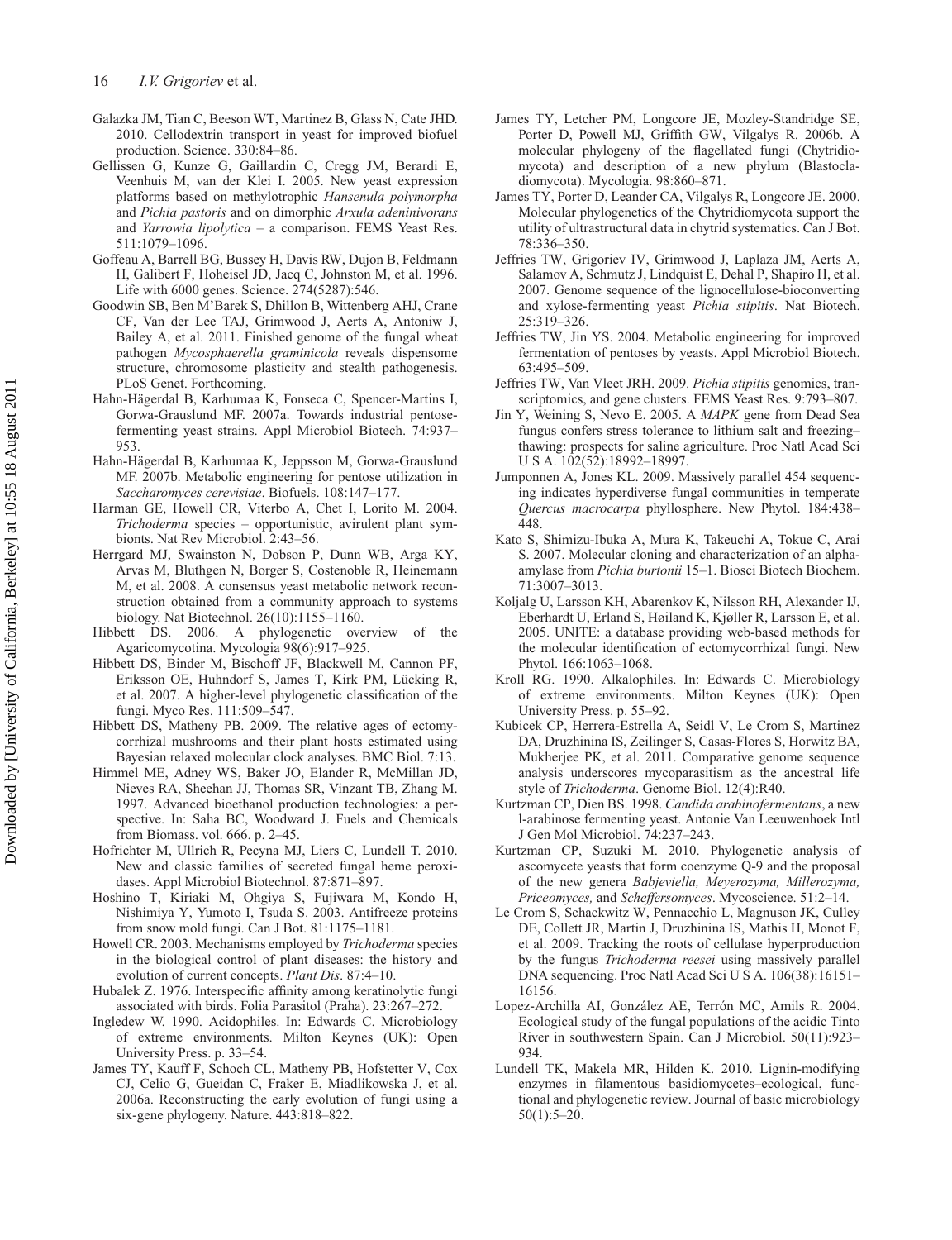- Magan N. 2007. Fungi in extreme environments. The Mycota. 4:85–103.
- Maheshwari R, Bharadwaj G, Bhat MK. 2000. Thermophilic fungi: their physiology and enzymes. Microbiol Mol Biol Rev. 643:461–488.
- Mankau R. 1980. Biocontrol: fungi as nematode control agents. J Nematol. 12:244–252.
- Martin F, Aerts A, Ahrén D, Brun A, Duchaussoy F, Danchin EG, Duchaussoy F, Gibon J, Kohler A, Lindquist E, et al. 2008. The genome sequence of the basidiomycete fungus *Laccaria bicolor* provides insights into the mycorrhizal symbiosis. Nature. 452:88–92.
- Martin F, Cullen D, Hibbett D, Pisabarro A, Spatafora JW, Baker SE, Grigoriev IV. 2011. Sequencing the fungal tree of life. New Phytol. 190(4):818–821.
- Martin F, Kohler A, Murat C, Balestrini R, Coutinho PM, Jaillon O, Montanini B, Morin E, Noel B, Percudani R, et al. 2010. Périgord black truffle genome uncovers evolutionary origins and mechanisms of symbiosis. Nature. 464:1033–1038.
- Martin F, Nehls U. 2009. Harnessing ectomycorrhizal genomics for ecological insights. Curr Opin Plant Biol. 12:508–515.
- Martin F, Selosse MA. 2008. The *Laccaria* genome: a symbiont blueprint decoded. New Phytol. 180:379–390.
- Martinez D, Berka RM, Henrissat B, Saloheimo M, Arvas M, Baker SE, Chapman J, Chertkov O, Coutinho PM, Cullen D, et al. 2008. Genome sequencing and analysis of the biomassdegrading fungus *Trichoderma reesei* (syn. *Hypocrea jecorina*). Nat Biotechnol. 26:553–560.
- Martinez D, Challacombe J, Morgenstern I, Hibbett D, Schmoll M, Kubicek CP, Ferreira P, Ruiz-Duenas FJ, Martinez AT, Kersten P, et al. 2009. Genome, transcriptome, and secretome analysis of wood decay fungus *Postia placenta* supports unique mechanisms of lignocellulose conversion. Proc Natl Acad Sci USA. 106(6):1954–1959.
- Martinez D, Larrondo LF, Putnam N, Gelpke MD, Huang K, Chapman J, Helfenbein KG, Ramaiya P, Detter JC, Larimer F, et al. 2004. Genome sequence of the lignocellulose degrading fungus *Phanerochaete chrysosporium* strain RP78. Nat Biotechnol. 22:695–700.
- Matheny PB, Wang Z, Binder M, Curtis JM, Lim YW, Nilsson RH, Hughes KW, Hofstetter V, Ammirati JF, Schoch CL, et al. 2007. Contributions of rpb2 and tef1 to the phylogeny of mushrooms and allies (Basidiomycota, Fungi). Mol Phylogenet Evol 43(2): 430–451.
- Morrison TA, Jung HG, Buxton DR, Hatfield RD. 1998. Cell-wall composition of maize internodes of varying maturity. Crop Sci. 38:455–460.
- Nguyen NH, Suh SO, Marshall CJ, Blackwell M. 2006. Morphological and ecological similarities: wood-boring beetles associated with novel xylose-fermenting yeasts, gen. sp nov and *Candida jeffriesii*sp nov. Myco Res. 110:1232–1241.
- Ohm RA, de Jong JF, Lugones LG, Aerts A, Kothe E, Stajich JE, de Vries RP, Record E, Levasseur A, Baker SE, et al. 2010. Genome sequence of the model mushroom *Schizophyllum commune*. Nat Biotechnol. 28:957–963.
- Okada G, Niimura Y, Sakata T, Uchimura T, Ohara N, Suzuki H, Kozaki M. 1993. *Acremonium alcalophilum*, a new alkalophilic cellulolytic hyphomycete. Trans Myco Soc Japan. 34:171–185.
- Ostry ME, Wilson LF, McNabb HS 1989. Impact and control of *Septoria musiva* on hybrid poplars. St. Paul, MN: USDA, Forest Service, North Central Forest Experiment Station. Gen Tech Rep. NC-133.
- Robbertse B, Reeves J, Schoch CL, Spatafora JW. 2006. A phylogenomic analysis of the Ascomycota. Fungal Gen Biol. 43:715–725.
- Saha BC. 2003. Hemicellulose bioconversion. J Ind Microbiol Biotechnol. 30:279–291.
- Schneider H, Wang PY, Chan YK, Maleszka R. 1981. Conversion of D-xylose into ethanol by the yeast *Pachysolen tannophilus*. Biotech Lett. 3:89–92.
- Schneider-Belhaddad F, Kolattukudy P. 2000. Solubilization, partial purification, and characterization of a fatty aldehyde decarbonylase from a higher plant, *Pisum sativum*. Arch Biochem Biophys. 377(2):341–349.
- Sharon E, Bar-Eyal M, Chet I, Herrera-Estrella A, Kleifeld O, Spiegel Y. 2001. Biological control of the root-knot nematode *Meloidogyne javanica* by *Trichoderma harzianum*. Phytopathology. 91:687–693.
- Shin KS, Shin YK, Yoon JH, Park YH. 2001. *Candida thermophila* sp. nov, a novel thermophilic yeast isolated from soil. Int J Syst Evol Microbiol. 51(Pt 6):2167–2170.
- Simard RE, Cameron A. 1974. Fermentation of spent sulfite liquor by *Candida utilis*. Pulp and Paper-Canada. 75:T117– T120.
- Slininger PJ, Bothast RJ, Vancauwenberge JE, Kurtzman CP. 1982. Conversion of d-xylose to ethanol by the yeast, *Pachysolen tannophilus*. Biotech Bioeng. 24:371–384.
- Smith DR, Quinlan AR, Peckham HE, Makowsky K, Tao W, Woolf B, Shen L, Donahue WF, Tusneem N, Stromberg MP, et al. 2008. Rapid whole-genome mutational profiling using next-generation sequencing technologies. Genome Res. 18:1638–1642.
- Smith SE, Read DJ. 2008. Mycorrhizal Symbiosis. 3rd ed. London (UK): Academic Press.
- St. Leger RJ, Wang C. 2009. Genetic engineering of fungal biocontrol agents to achieve greater efficacy against insect pests. Appl Microbiol Biotechnol. 85:901–907.
- Stajich JE, Berbee ML, Blackwell M, Hibbett DS, James TY, Spatafora JW, Taylor JW. 2009. Primer: the fungi. Curr Biol. 19:R840–R845.
- Stergiopoulos I, van den Burg HA, Okmen B, Beenen HG, van Liere S, Kema GHJ, de Wit PJGM. 2010. Tomato Cf resistance proteins mediate recognition of cognate homologous effectors from fungi pathogenic on dicots and monocots. Proc Nat Acad Sci USA. 107:7610–7615.
- Straatsma G, Samson RA, Olijnsma TW, Op Den Camp HJ, Gerrits JP, Van Griensven LJ. 1994. Ecology of thermophilic fungi in mushroom compost, with emphasis on *Scytalidium thermophilum* and growth stimulation of *Agaricus bisporus* mycelium. Appl Environ Microbiol. 602:454–458.
- Stukenbrock EH, Banke S, Javan-Nikkhah M, McDonald BA. 2007. Origin and domestication of the fungal wheat pathogen *Mycosphaerella graminicola* via sympatric speciation. Mol Biol Evol. 24:398–411.
- Sunesson A, Vaes W, Nilsson C, Blomquist G, Andreson B, Carlson R. 1995. Identification of volatile metabolites from five fungal species cultivated on two media. Appl Environ Microbiol. 61:2911–2918.
- Tanabe Y, Saikawa M, Watanabe MW, Sugiyama J. 2004. Molecular phylogeny of Zygomycota based on EF-1 alpha and RPB1 sequences: limitations and utility of alternative markers to rDNA. Mol Phylogenet Evol. 30: 438–449.
- Taylor JW, Berbee ML. 2006. Dating divergences in the Fungal Tree of Life: review and new analyses. Mycologia 98(6): 838–849.
- Teshima KM, Innan H. 2008. Neofunctionalization of duplicated genes under the pressure of gene conversion. Genetics. 178:1385–1398.
- Tringe SG, Hugenholtz P. 2008. A renaissance for the pioneering 16S rRNA gene. Curr Opin Microbiol. 11:442–446.